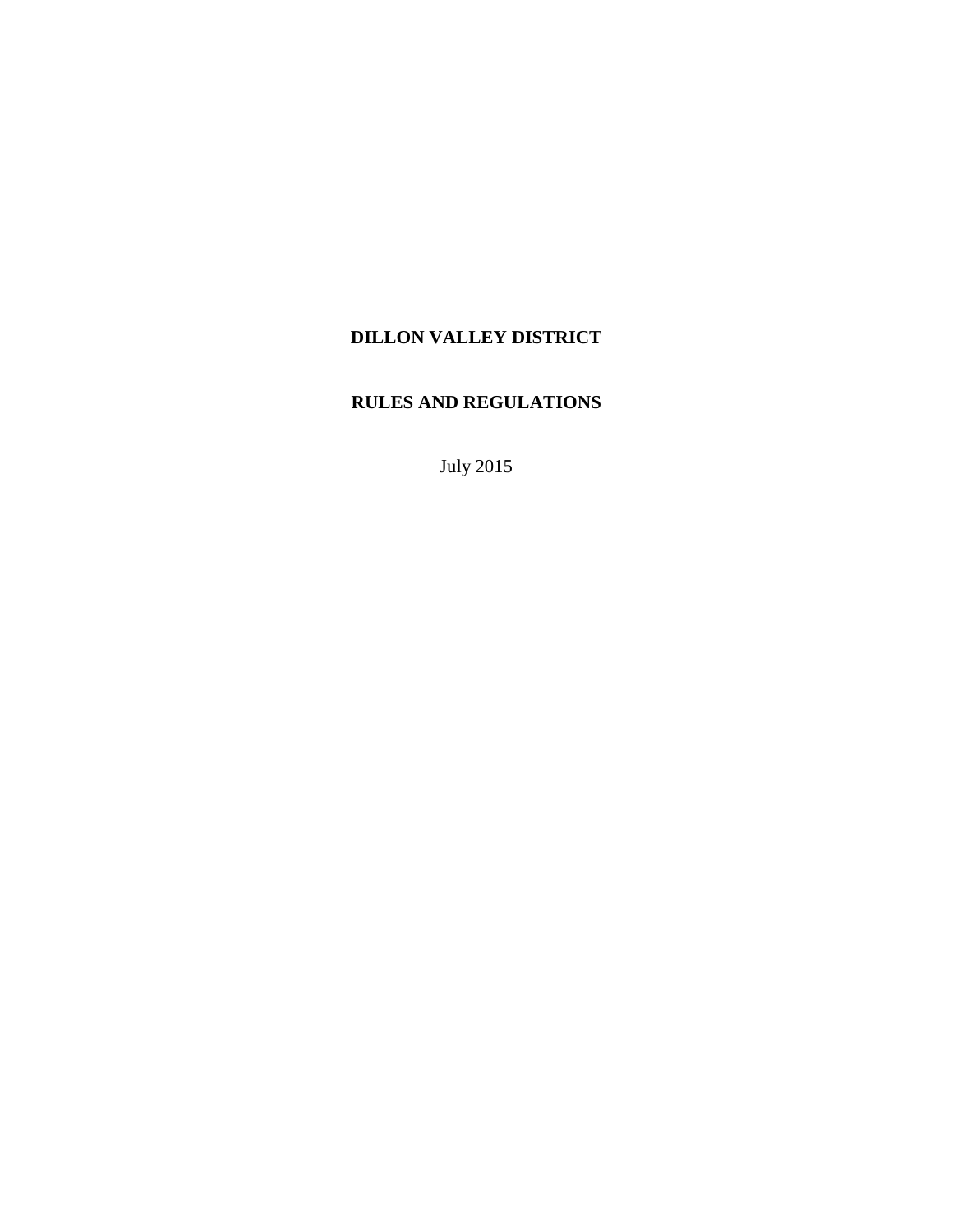# **RULES AND REGULATIONS**

## **TABLE OF CONTENTS**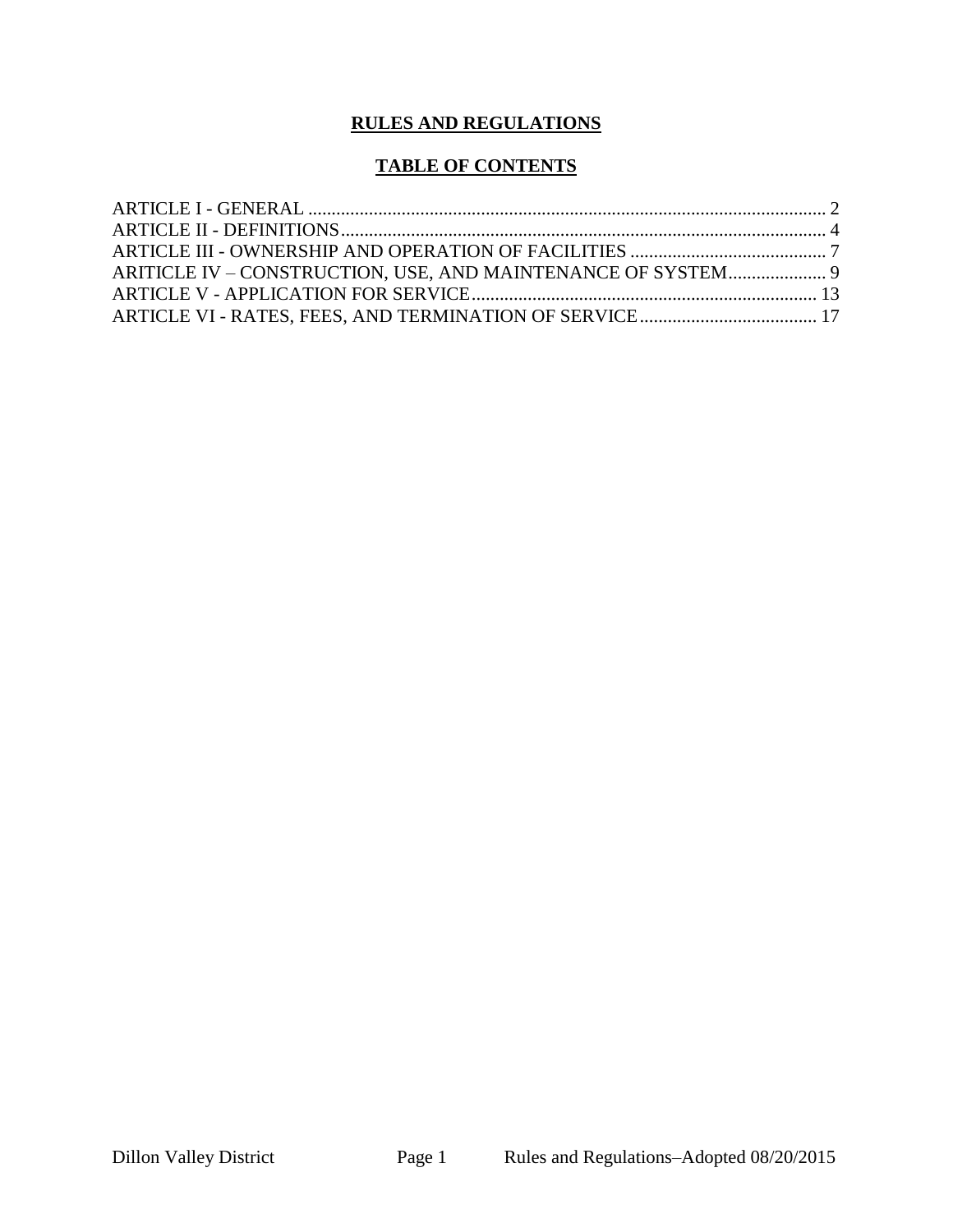#### <span id="page-2-0"></span>**ARTICLE I - GENERAL**

1.1 Authority. These Rules and Regulations are adopted in accordance with the authority conferred in Title 32, Article 1, *et seq.* of the Colorado Revised Statutes by the Dillon Valley District (the "District"), a political subdivision of the State of Colorado and quasimunicipal corporation with powers which are specifically granted to the District, or are necessary to, incidental to, or implied from those powers specifically granted by statute, constitution, or other law, for carrying out the objectives and purposes of the District.

1.2 Purpose. The purpose of this consolidated body of Rules and Regulations, the ("Rules"), is to ensure an orderly and uniform administration of water and sanitation operations of the District.

1.3 Policy. The Board of Directors of the District declares that the Rules will serve a public use and are necessary to promote the health, safety, prosperity, security, and general welfare of the inhabitants of the District.

1.4 Scope. These Rules shall be treated and considered as new and comprehensive rules and regulations governing the operations and functions of the District, and shall supersede all prior rules and regulations of the District.

1.5 Intent of Construction. It is intended that the Rules be liberally construed to affect the general purposes set forth herein, and each and every part is separate and distinct from all other parts. No omissions or additional material set forth in the Rules shall be construed as an alteration, waiver or deviation from any grant of power, duty or responsibility, or limitation or restriction, imposed or conferred upon the Board of Directors by virtue of statutes now existing or subsequently amended, or under any contract or agreement existing between the District and any other governmental entity. Nothing contained herein shall be so construed as to prejudice or affect the right of the District to secure the full benefit and protection of any law which has been enacted or may subsequently be enacted by the Colorado General Assembly pertaining to the governmental or proprietary affairs of the District.

1.6 Amendment. The Board of Directors of the District shall retain the power to amend these Rules at any time, during a regular or special Board meeting. Prior notice of these amendments shall not be required to be provided by the District exercising its amendment powers pursuant to this section.

1.7 Variances and Waivers. The Board of Directors, in its sole discretion, may grant variances to and waivers from any of the requirements of these Rules, in whole or in part, as it deems appropriate in its sole discretion, based on particular circumstances. The granting of any such variance or waiver must be in writing. Such variance or waiver shall not be deemed an amendment of the Rules. No variance or waiver will be deemed to be a continuing variance or waiver or to have given any rights to any other Contractor or User not receiving such written waiver.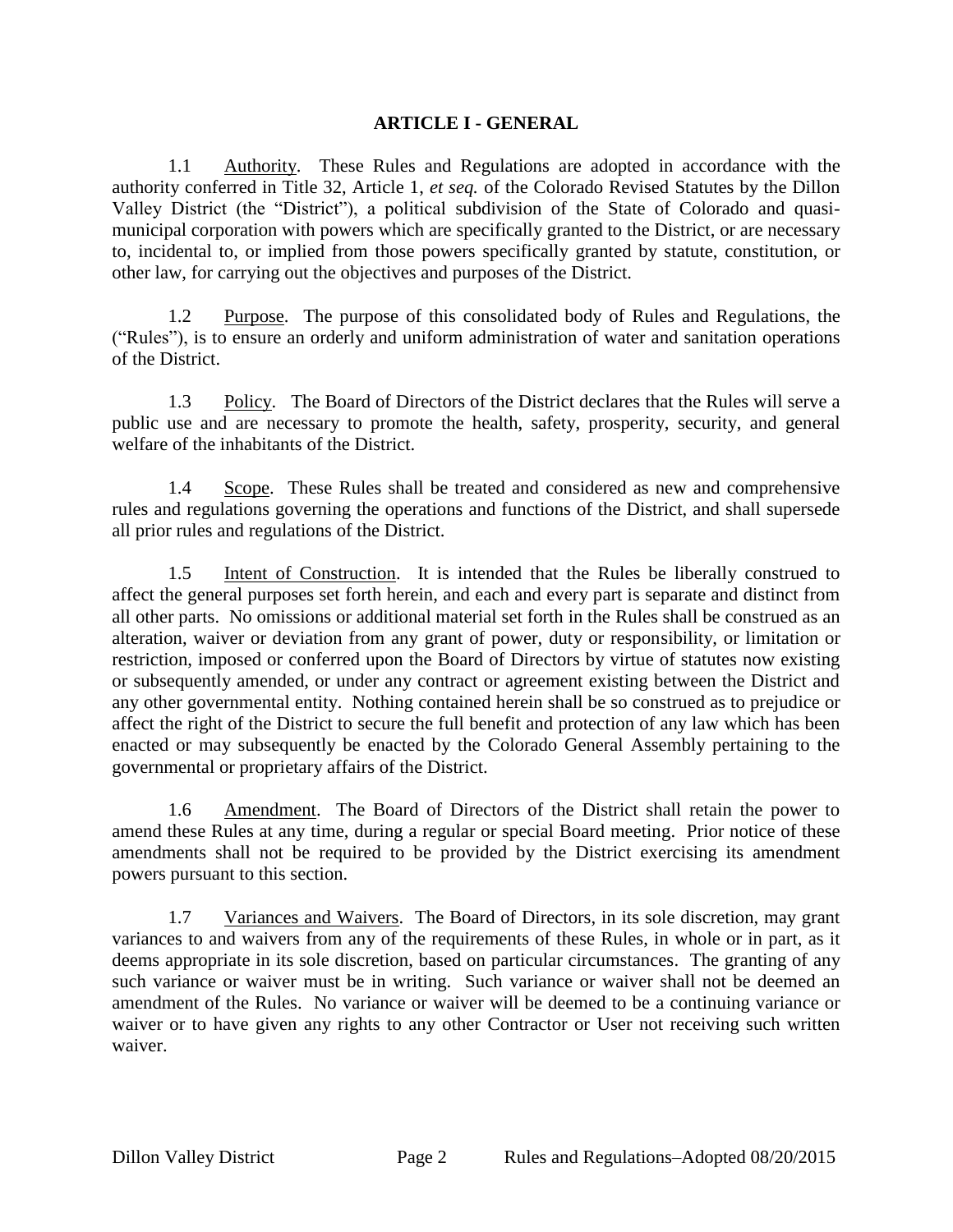1.8 Governmental Immunity. Nothing herein shall constitute nor be construed as a waiver by the District of sovereign immunity or any provisions of the Colorado Governmental Immunity Act, sections 24-10-101, *et seq.*, C.R.S. or any other defenses available to the District, its officials or employees, or a waiver of its insurance coverage.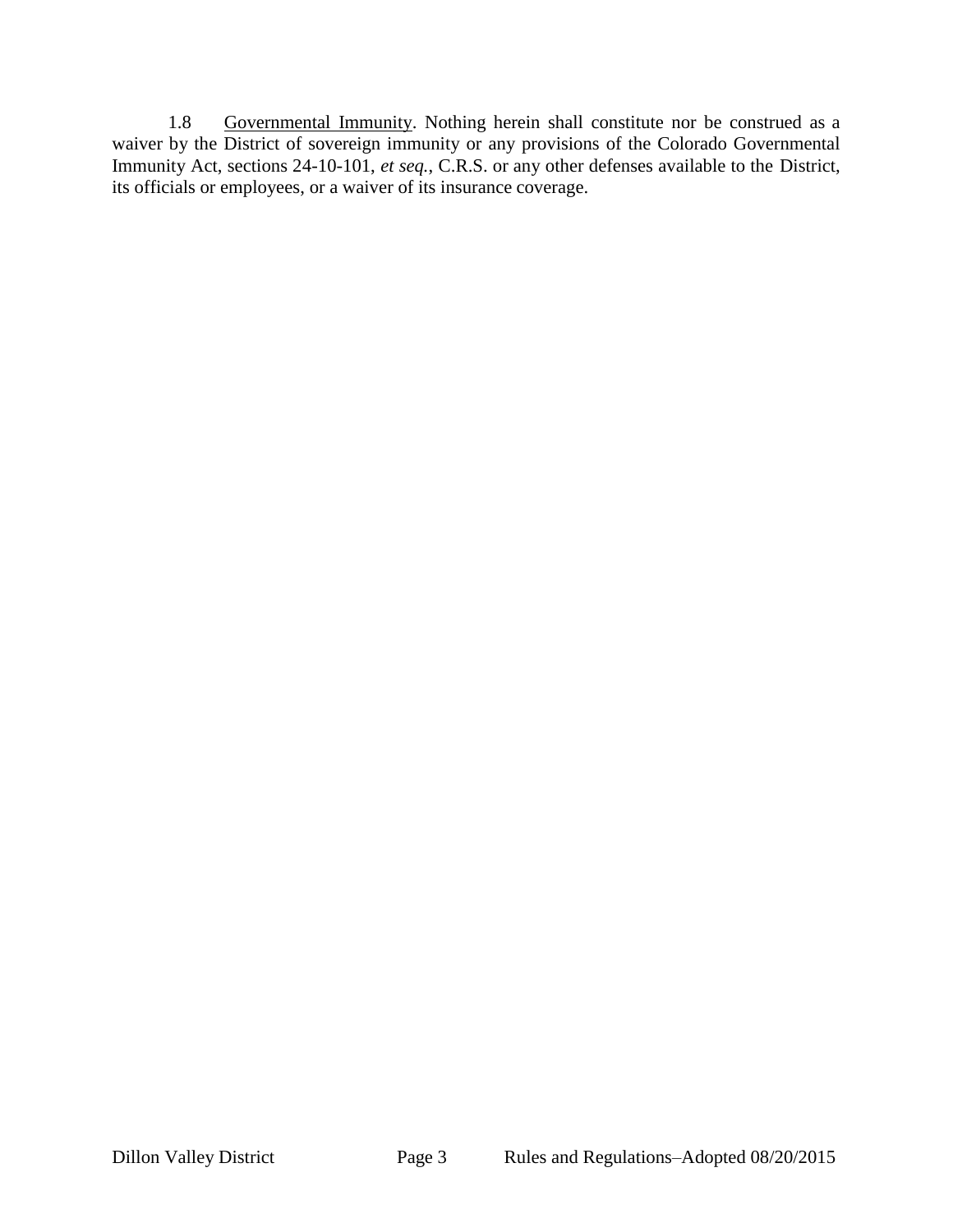#### **ARTICLE II – DEFINITIONS**

<span id="page-4-0"></span>Unless the context specifically indicates otherwise, the meaning of the terms used herein shall be as follows:

Administrator. The Person or entity retained by the Board to administer and supervise the affairs of the District and its consultants.

Applicant. Any Person who applies to the District for a water and/or wastewater service connection or service disconnection, main line extension or other such service agreement, or who attempts to have real property included within or excluded from the District, as the case may be.

Backflow. A reversal of normal flow in a Potable Water system due to backsiphonage or backpressure. Such reverse flow is not allowed as it may cause contaminated water to enter the District's Water System.

Board. The Board of Directors of the Dillon Valley District.

Connection Permit. The written permission to connect to a Water Main or Sewer Main of the District pursuant to the Rules of the District, which shall be revocable upon the change of use of the property being served by such connection.

Contractor. Any Person authorized by the District to perform work and/or to furnish materials within the District.

Cross-Connection. Any physical arrangement whereby a public water supply is connected, directly or indirectly, with any other water supply system, sewer, drain, conduit, pool, storage tank, plumbing fixture or other device which contains, or may contain, contaminated water, sewage or other liquid of unknown or unsafe quality and which may be capable of imparting contamination to the public water supply as a result of Backflow. Bypass arrangements, jumper connections, removable sections, swivel or changeover devices, and other temporary or permanent devices through which, or because of which, Backflow could occur are considered to be Cross-Connections.

Curb Stop. A shut-off valve located in the User's Service Line that can interrupt the water supply through the Service Line. Cost of maintenance of a curb stop is the responsibility of the owner. Any curb stop maintenance requires prior approval of the District.

District. The Dillon Valley District.

Equivalent Residential Unit ("EQR"). Any unit that impacts the Sanitation System and/or Water System by an amount equivalent to an average single family residential unit.

Inflow and Infiltration ("I&I"). The introduction of ground water into the collection or transmission components of the Sanitation System.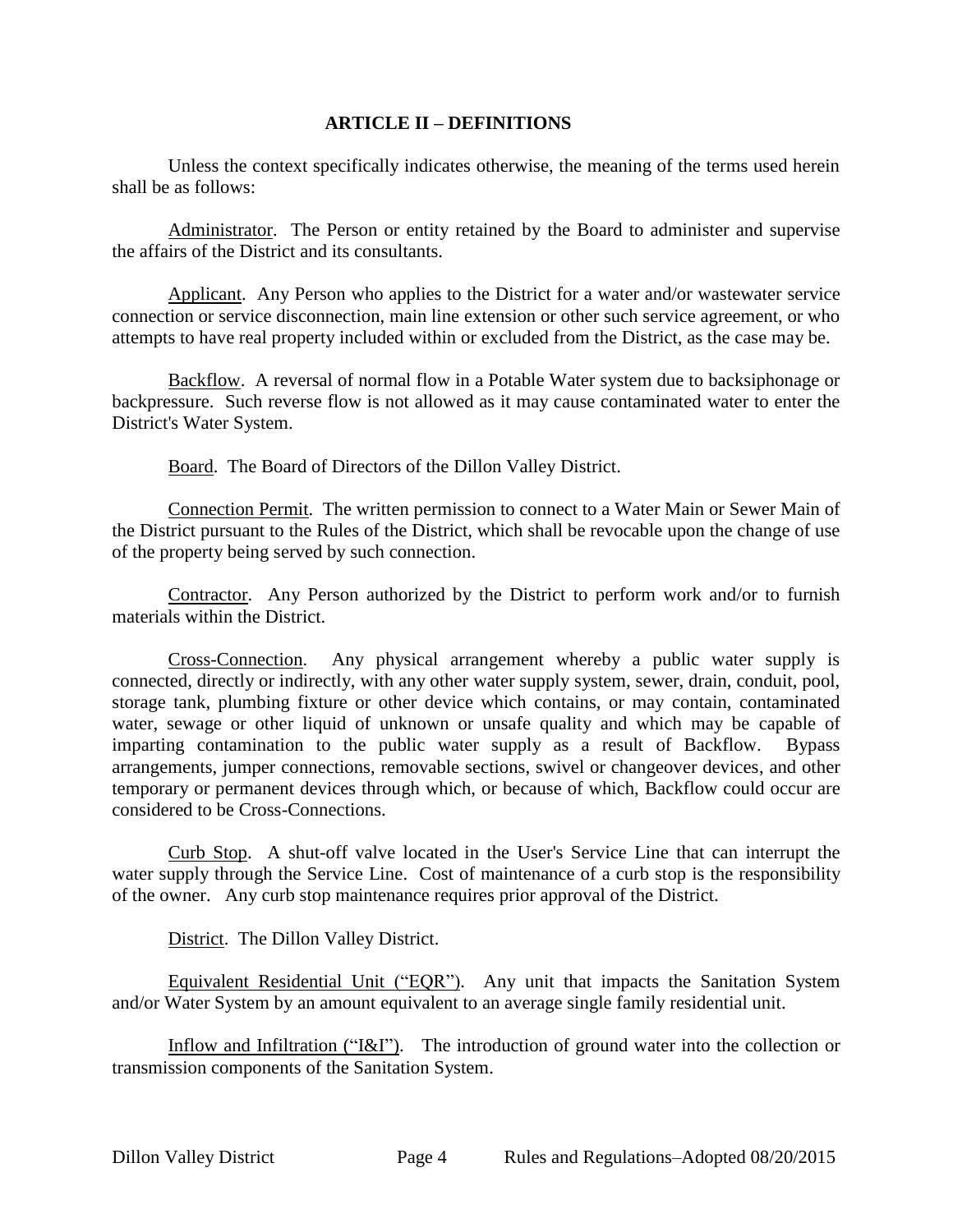Inspector. The Person under the direction of or contract with the District who shall inspect all water connections, excavations, installations of and repairs to the public Water System, Sanitation System, and facilities of the District to ensure compliance with the Rules and, when applicable, plans and specifications.

Joint Sewer Authority ("JSA"). The entity established by agreement between the District, the Town of Dillon, the Town of Silverthorne, Buffalo Mountain Metropolitan District, and Mesa Cortina Water and Sanitation District, for operation of the Blue River Wastewater Treatment Plant and other sanitation-related activities.

Operations Manager. The Person retained by the Board to manage the daily operation of the District's System.

Owner. A Person who owns any real property being served or proposed to be served by the District and/or located within the boundaries of the District.

Person. Any individual, firm, partnership, corporation, association, or entity of any nature, whether public or private.

Potable Water. Water that is approved for human consumption by standards established by State and/or Federal drinking water regulations.

Rules. These Rules and Regulations, as they may be amended by the Board.

Sanitation System. Any and all Sewer Main(s), line(s), appurtenances, manholes, accessories or a portion thereof owned and maintained by the District for the purposes of providing sanitation service.

Service Line. The entire pipe, line, associated valves or other facilities used to provide water or sanitation service from a Water Main or Sewer Main of the District to and within a building for water or sanitation use, including the Connection Tap onto the District's Water Mains and/or Sewer Mains. All maintenance of the service line and associated facilities and costs therefore are the responsibility of the owner. No maintenance can be done without prior District approval and inspection. A separate service line is required to all single family properties or individual residential units. There cannot be joint service lines shared with other properties unless specifically approved by the District in writing.

Sewer Main. Any pipe, piping, or system of piping, including manholes, that is used as a conduit for sanitation in the District's Sanitation System and that is owned and maintained by the District.

Shall - May. The use of the word "shall" is construed as a mandatory direction. The use of the word "may" is construed as a permissible, but not mandatory, direction.

Stub-Out. That portion of the Service Line consisting of the Connection Tap onto the District's Water Mains and/or Sewer Mains and the Curb Stop, together with the connecting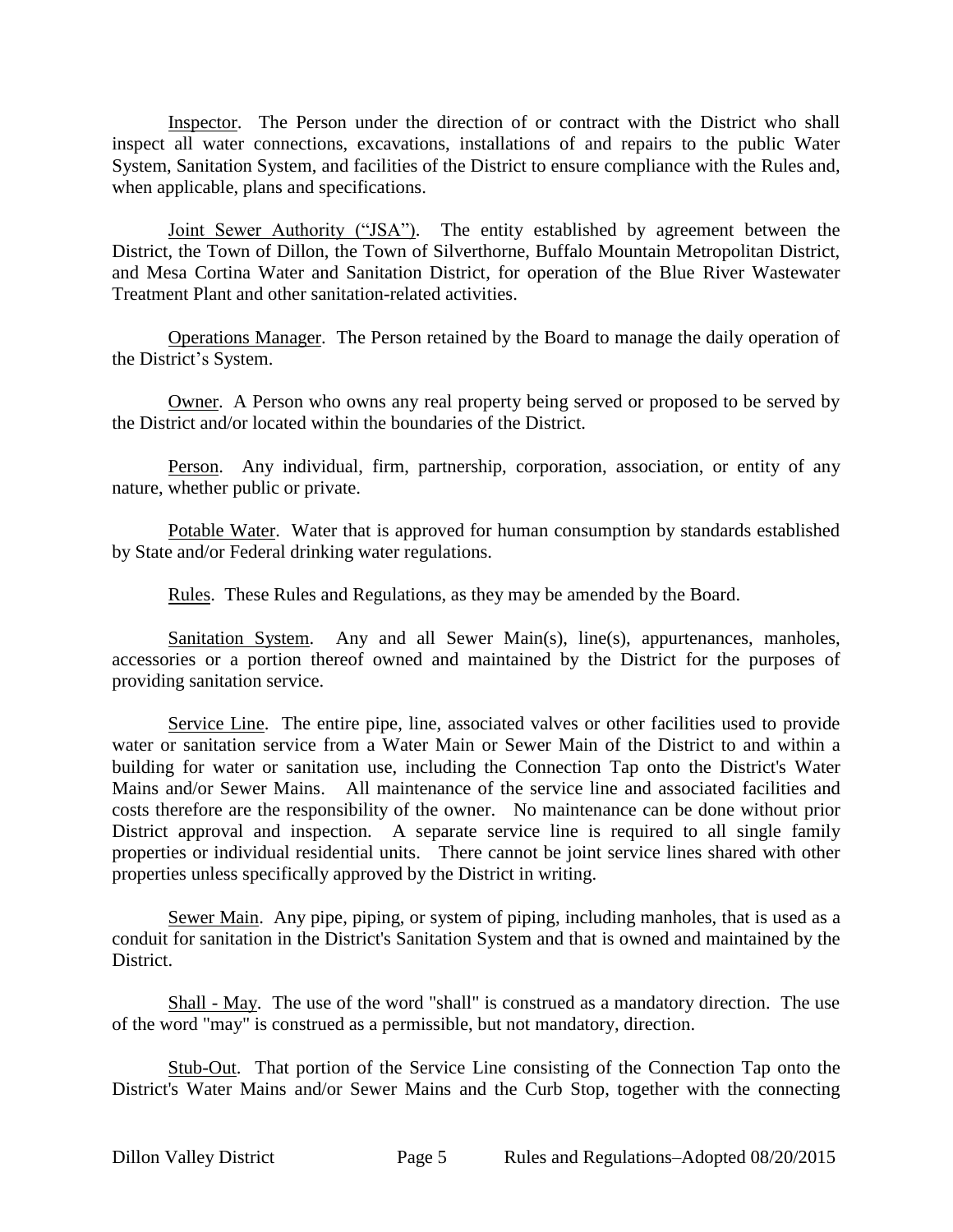Service Line. It may also consist of a short length of service pipe behind (downstream of) the Curb Stop.

System. The District's Water System and the District's Sanitation System.

Tap or Connection Tap. The connecting of the Service Line to the Water System or Sewer System either directly to a Water Main or Sewer Main, or to a Stub-Out.

Tap Fee. The fee payable to the District for the right to connect a particular property or structure to the System. All tap fees will be calculated based on the EQR factor for water and for sewer assigned to the property by the District.

User. Any Person to whom the District furnishes any water and/or sanitation service. A User may or may not be an Owner.

Water Main. Any pipe, piping, or system of piping that is used as a conduit for water in the District's Water System and that is owned and maintained by the District.

Water System. Any and all water main(s), line(s), appurtenances, accessories or a portion thereof owned and maintained by the District for the purposes of providing water service.

Any Other Term not herein defined shall be defined as presented in the "Glossary - Water & Sewage Control Engineering" A.P.H.A, A.W.W.A., A.S.C.E. and F.W.S.A., latest editions.

### <span id="page-6-0"></span>**ARTICLE III - OWNERSHIP AND OPERATION OF FACILITIES**

3.1 Responsibilities of District. Except as otherwise provided by these Rules, the District is responsible for the operation and maintenance of the System. The District shall not be liable or responsible for inadequate water treatment or interruption of service brought about by circumstances beyond its control.

3.2 Liability of District. The District assumes no liability for damages by reason of the following: breakage of main lines; interruption of water service and the conditions resulting therefrom; breaking of any Service Line, pipe, valve, or meter; shutting off or turning on water; making of connections or extensions; damage caused by water running or escaping from open or defective faucets; burst Service Lines or other facilities not owned by the District; damage to water heaters, boilers, or other appliances resulting from shutting water off, or from turning it on, or from inadequate or sporadic pressures; failure or interruption of the water supply; inadequacy of the water supply as it relates to flows and pressures whether permanent or temporary in nature; failure of water facilities to be located where District's map indicates they should be; sewer backup; errors of omission or commission made by the District's licensees or independent Contractors; actions by third parties; or for taking certain actions with respect to the System deemed necessary by the Board of Directors or its agents. The District shall have no responsibility for notification to Users of any of the foregoing conditions.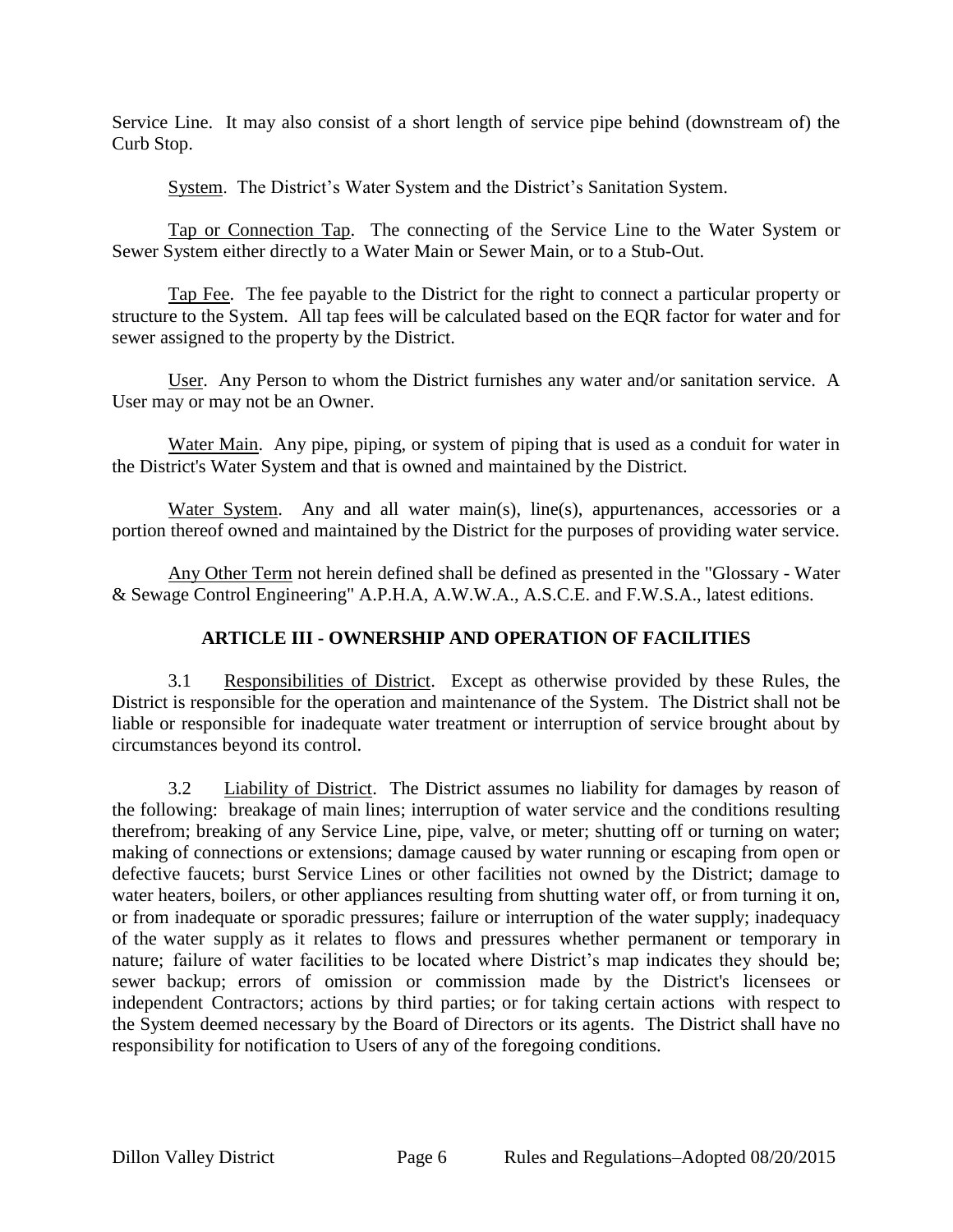These Rules shall not be construed to hold the District in any manner responsible for any damages to Persons or property resulting from any inspections as herein authorized or failure to inspect or resulting from the issuance or denial of any Connection Permit as herein provided, or resulting from the institution of court action as allowed by law, or the forbearance by the District to so proceed.

3.3 Ownership of Facilities. All existing and future Water Mains and Sewer Mains connected with and forming an integral part of the System and accepted for maintenance by the District shall become and are the property of the District, unless any contract with an Owner provides otherwise, exclusive of Service Lines. Ownership will remain with the District whether the Water Mains and Sewer Mains are constructed, financed, paid for, or otherwise acquired by the District, or by other Persons.

All water meters are the property of the Owner. Owners are responsible for the maintenance of their water meter(s). The Owner shall provide the District access to the water meter if needed for the District to read and/or inspect the water meter. The Service Line, Curb Stop service box, marker post, shut off valve(s), and pressure reducing devices shall be owned and maintained by the Owner. All costs and expenses of the installation and construction of Service Lines shall be borne by the Owner. The Owner shall indemnify the District from any loss or damage that may directly or indirectly be occasioned by the installation of the Service Line(s) or connection to the system.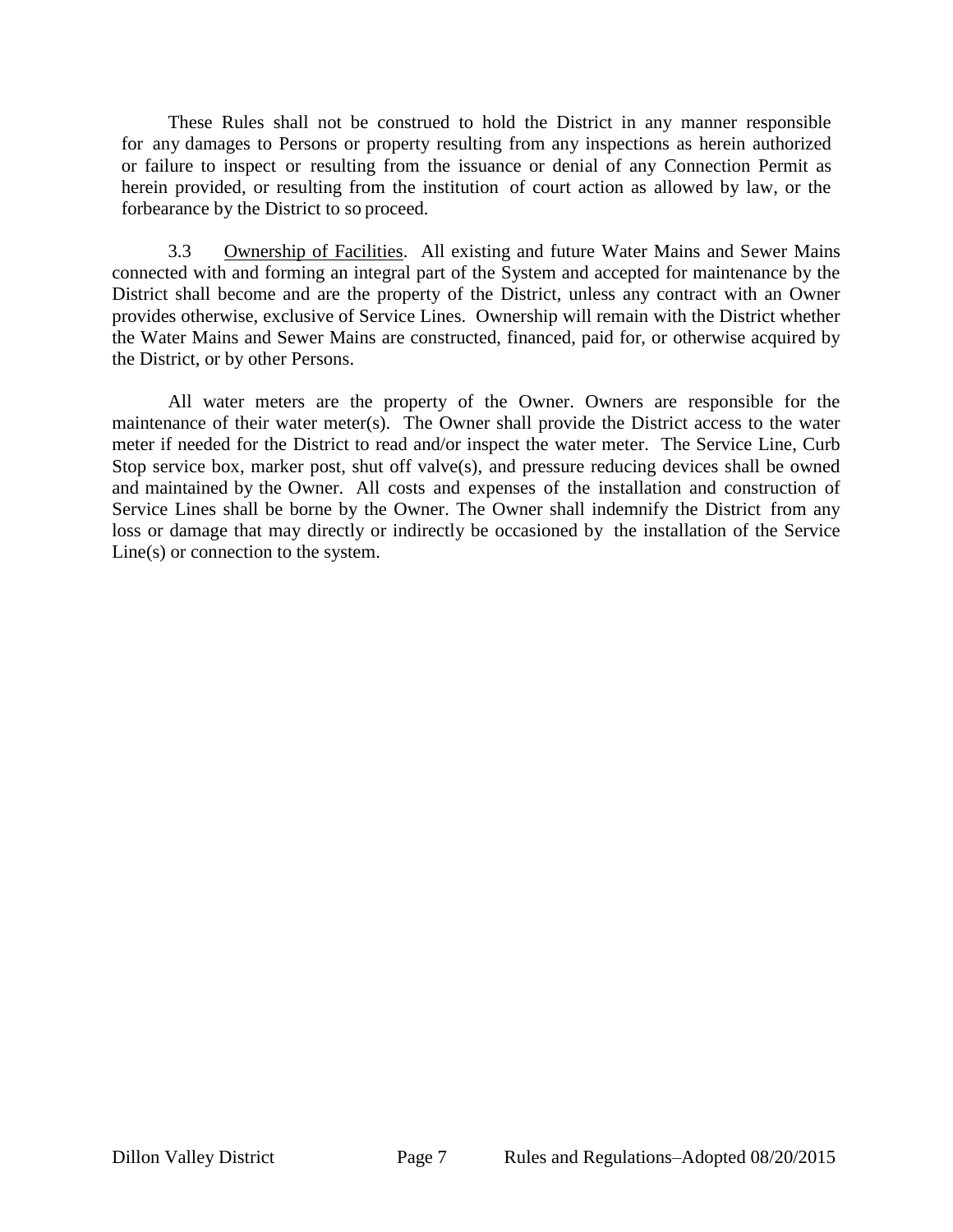#### <span id="page-8-0"></span>**ARITICLE IV – CONSTRUCTION, USE, AND MAINTENANCE OF SYSTEM**

4.1 Unauthorized Tampering with the System. No unauthorized Person shall uncover, use, alter, disturb, install, or make any connection with, or opening onto, alter a use of, or disturb any component of the System without first obtaining the approval of plans and a written permit from the District. Unauthorized uses of the District's System include, but are not limited to, an unauthorized turn-on or turn-off of water service, unauthorized connection to the System, or tampering with or in any way modifying any meter.

4.1.1 No Person shall maliciously, willfully, or negligently break, damage, destroy, uncover, deface or tamper with any portion of the District's System.

4.1.2 Any Person who shall maliciously, willfully, negligently or criminally break, damage, destroy, uncover, deface or tamper with any portion of the District's System, or take water from the District's System, including fire hydrants, without written authorization, may be charged with a misdemeanor or other appropriate offense, and upon conviction thereof, shall be fined in an amount as established by the court for each violation, along with whatever additional penalties may be appropriate. The District reserves the right to pursue any and all civil and/or criminal remedies that may be available for such unauthorized actions.

4.1.3 Any Person violating any of the provisions of these Rules shall be liable to the District for any expense, loss or damage occasioned by reason of such violation, or for any fees or charges payable as determined by the Board. Upon non-payment thereof at the demand of the Administrator, a lien shall be created against the violator's property, pursuant to Section  $32 - 1 - 1001(1)(i)(I)$ , C.R.S.

4.1.4 Additional remedies are set forth in Article VI, at Section 6.15.

4.2 Use of the System and Construction and Repair of Service Lines.

4.2.1 Each individual residential or commercial unit shall install its own separate water service line and separate curb stop and curb stop box, allowing termination of water service to that individual unit, if needed, except for multiple units served by a single account per section 6.3.1 of these Rules. In the past, several units were connected to the District water main from a single connection with a single curb stop, which then separated into two of more service lines, such as with a Y-pipe. In the event that any repair or replacement is performed on a line where two or more users have a single curb stop, the property owner which performs the repair or replacement shall bring the line into conformance with current District standards by installing individual curb stops and curb stop boxes for each unit connected to the line, at the cost of the property owner making the repair or replacement. The property owner may apply to the District for reimbursement for only the incremental cost of installing the second curb stop on their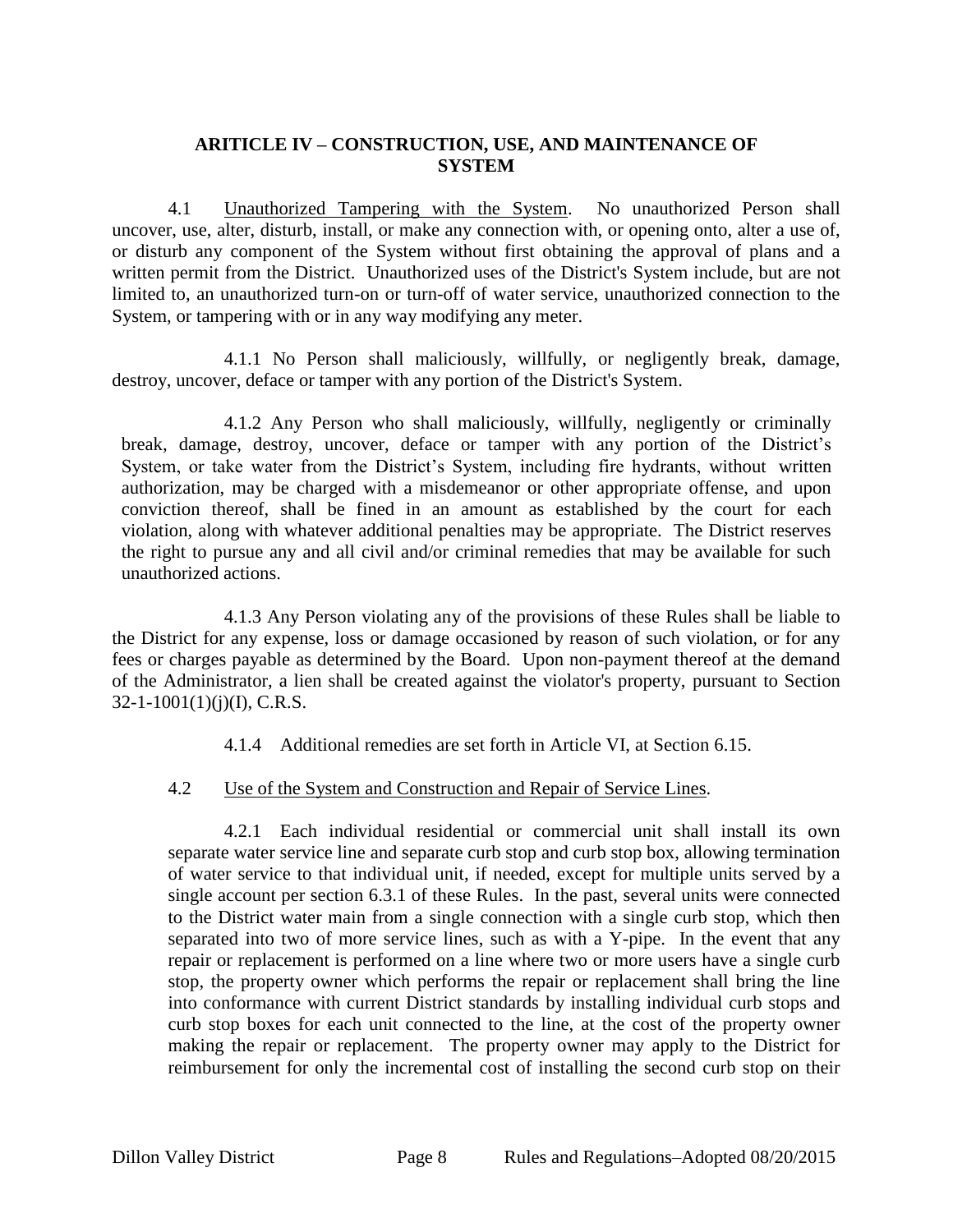neighbor's service line, and determinations regarding reimbursement will be in the discretion of the District and in accordance with its budget and appropriation.

4.2.2 The User shall notify the District prior to any change in the User's Service Line, or the water or wastewater use or demand of the property served by the District and upon any change of ownership of the property. Each Owner shall be responsible for the total cost of constructing the entire length of the Service Line serving his/her property and/or any related service facilities. Service Lines shall be constructed in accordance with these Rules. Any break in that part of the Service Line(s) owned by the Owner shall be repaired by the Owner within seventy-two (72) hours of obtaining knowledge of a leak or line break. The District may shut off water service at any time that progress toward repairing said leak or line break has not been made or in order to prevent the loss of water or injury to public health and the environment. If I&I are observed from any sanitation Service Line, the Owner shall be responsible for correcting all line deficiencies within a reasonable time and may be held responsible for any penalties imposed on the District by the JSA that can be attributed to the deficiency. In addition, the District shall have the right to affect the repair, and the cost therefor shall constitute a charge of the District and a lien on and against the property of such Owner, securing payment of such cost as provided by Section  $32-1-1001(1)(i)$ (I), C.R.S.

4.3 Maintenance Program. The maintenance program of the District is designed to protect public investment in the District's Water System and Sanitation System within the District's budget and subject to available resources, to maintain System design capacity, to minimize damage to public and private property caused by stoppages, to minimize inconveniences caused by interruptions in service, and to prevent public health hazards. Preservation of System design capacity shall be achieved by means of a program of maintenance.

4.4 Responsibility for Maintenance Program. The Operations Manager and Administrator shall develop, implement, and perform a maintenance program consistent with these Rules. The maintenance program shall be designed to be efficient and cost-effective and to utilize generally accepted practices in providing maintenance services. The Board may engage the services of an engineer or other consultant on behalf of the District to assist in all or part of the maintenance program.

4.5 Information and Data for Maintenance Program. The maintenance program of the District will include the recording of all pertinent data and information and for a complete record which may be used in determining the costs of the program and the frequency and type of maintenance which is the most cost effective. Data so collected may also be used to identify System components which need repair or replacement. Information and data for the maintenance program may include, without limitation, the following:

4.5.1 Location of Facilities. The District may develop a system of maps that depict the facilities comprising the System in sufficient detail in order to provide information needed to properly manage and maintain the System. Maps will identify facility location, size, materials, and appurtenances, as appropriate based on best available information.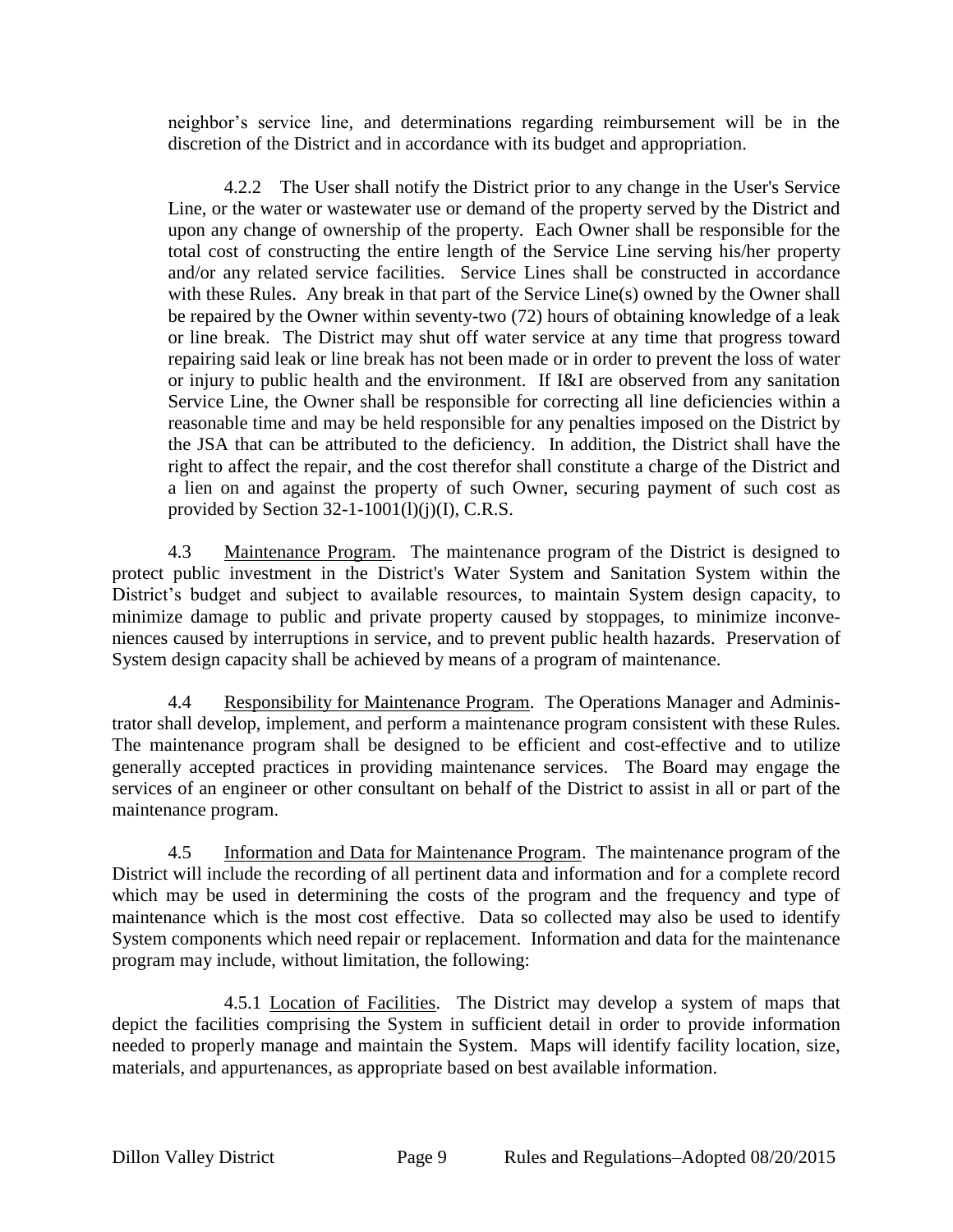4.5.2 Engineering Information and Data. An operations manager or engineer retained by the District may develop a system of recording and filing for all engineering data, calculations and drawings, including information associated with a particular project such as line extensions, replacements, or major installations. Data and information may include such things as detailed engineering drawings, computations relative to System evaluations, projected requirements for future facilities, contracts for construction, and bidding responses.

4.5.3 Other Data and Information. The Administrator or Operations Manager may develop and implement additional data systems as deemed appropriate to provide the information needed to effectively manage the maintenance program of the District.

4.5.4 Engineering. The District may require any costs incurred to provide information requested by Persons outside of the District be paid for by the Person making the request. Please see the District's Open Records Act Policy for document requests.

4.6 Service Requests. All User complaints, requests for service, or inquiries which are not readily answered or require a statement of Board policy, will be documented by initiation of a service request form, which will indicate the action taken.

4.6.1 Processing Service Requests. Service requests are received and processed by the Administrator. All service requests will receive prompt investigation and action. If investigation indicates that the service request is without merit, the User will be so notified.

4.7 Responsibility for Maintenance. Proper maintenance of the System requires a sharing of responsibility between the Board and Owners as herein outlined:

4.7.1 Service Lines. The Owner shall be responsible for maintenance and repair of the Service Line(s) which the Owner owns.

4.7.2 Water Meters. The District will maintain and repair water meters at the Owner's expense, upon the Owner notifying the District of any needed repairs that are not identified by the District and the Owner providing required access to the District. In the event the condition of the water meter is such that further repair is impractical, the meter will be replaced by the District. The Owner is responsible for any meter repair or replacement due to owner negligence, including freezing.

4.7.3 Pressure Reducing Valves. Repair and maintenance of the pressure reducing valve on a Service Line shall be the responsibility of the Owner of the Service Line.

4.7.4 Meter Setting Hardware and Vaults. The repair and maintenance of all equipment and hardware used to install the water meter and all associated vault or meter pit materials shall be the responsibility of the Owner.

4.7.5 Water System—Distribution. The District shall be responsible for repairs and maintenance of the Water System, exclusive of Service Lines.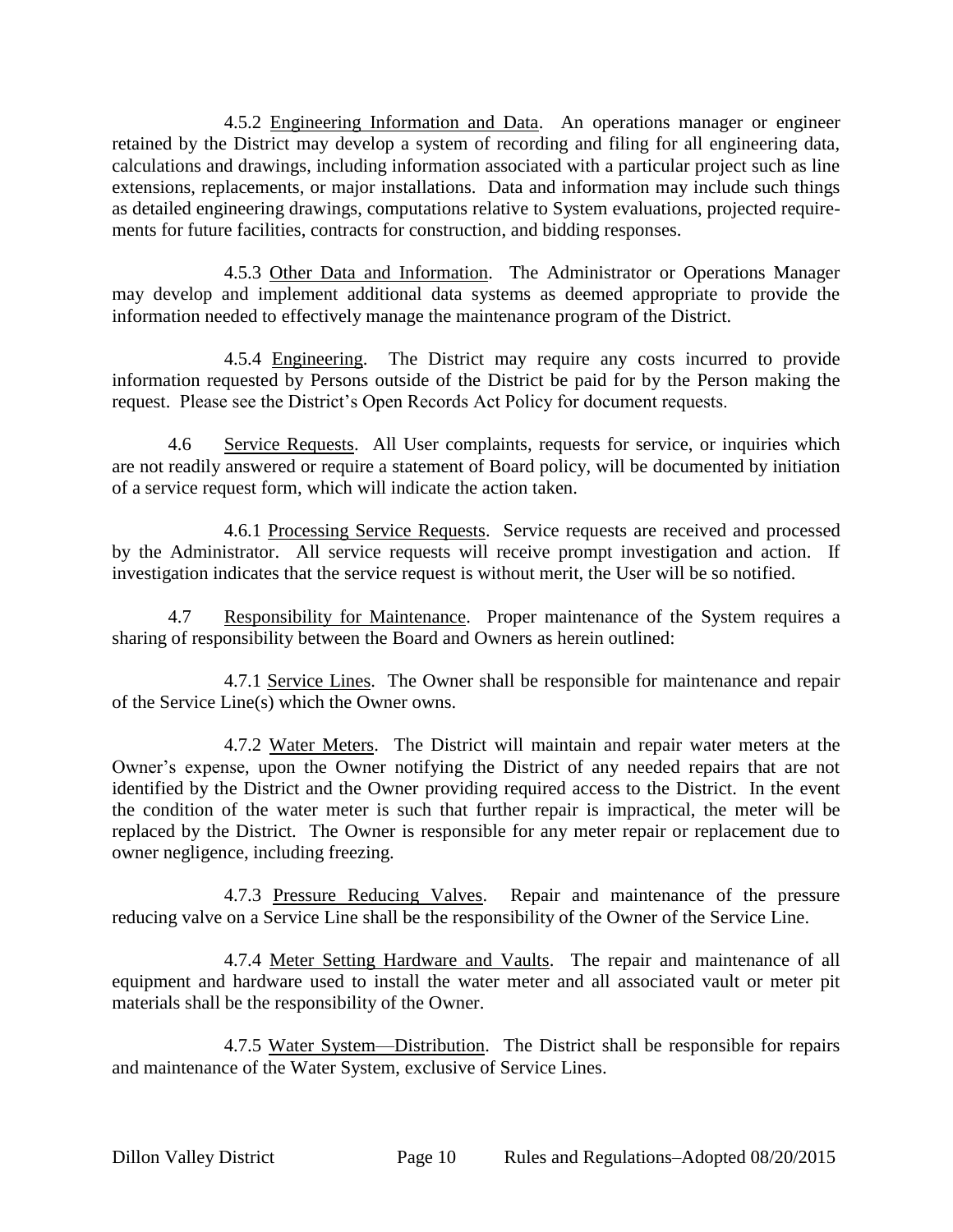4.7.6 Sanitation System—Collection. The District shall be responsible for repairs and maintenance of all Sewer Main collection lines and manholes, exclusive of Service Lines and any private manholes associated with Service Lines.

4.8 Records. All inspections, repairs, and maintenance performed will be documented in the District's records, including explanatory comments.

4.9 Waste of Water. It is recognized by the Board and its Users that water is a limited natural resource and should not be wasted. It is incumbent upon each User to conserve water so as to use only that amount necessary for domestic requirements and to maintain landscape health and appearance. Users shall be aware of the amount of water used and shall strive for maximum efficiency. The waste of water, as determined by the District in its sole discretion, shall be sufficient reason to cancel a Connection Permit to provide service to any User. The District may establish voluntary water usage guidelines as standards for conservative water usage. Further, in periods of water shortage, the District may impose water restrictions on outside water usage. It shall be incumbent upon each User to adhere to water restrictions when such are imposed.

4.10 Inspection Powers and Authority of District Agents. The Administrator, Operations Manager, any engineers retained by the District, Inspector, and other duly authorized consultants and/or Contractors of the District, bearing proper credentials and identification, shall be permitted to enter upon all properties for the purpose of inspection, observation, measurement, sampling, and/or testing, in accordance with the provisions of these Rules. Refusal of an Owner or his/her agent of a written request by the Administrator to permit such inspection, observation, measurement, sampling and/or testing upon the request may result in the immediate disconnection of service to the property.

4.11 Access to Private Property. Application for or receipt of service from the District shall be deemed to give permission by the Owner and the User to allow District employees, Contractors and agents to enter the premises for the purpose of reading the water meter, inspecting water and wastewater improvements and, when required, to make changes or repairs to the water meter or Service Line. Denial of access during reasonable times of day or in case of an emergency shall be cause for termination of service.

4.12 Connections and Cross-Connections. The District's duly authorized Inspector shall have the right of inspection from the water service tap to the free-flowing outlet of the User. The Inspector shall have the right to inspect all plumbing connections and Cross-Connections.

All Cross-Connections are prohibited. It shall be unlawful to make, install, maintain, or permit any Cross-Connection between any component of the Water System and any pipe, plumbing fixture, or water system containing water of a quality below the minimum general sanitary standards of the Colorado Department of Public Health as to the quality of drinking water supplied to the public; or to fail to remove such Cross-Connection within twenty-four hours after being so ordered, in writing, by the District to remove same.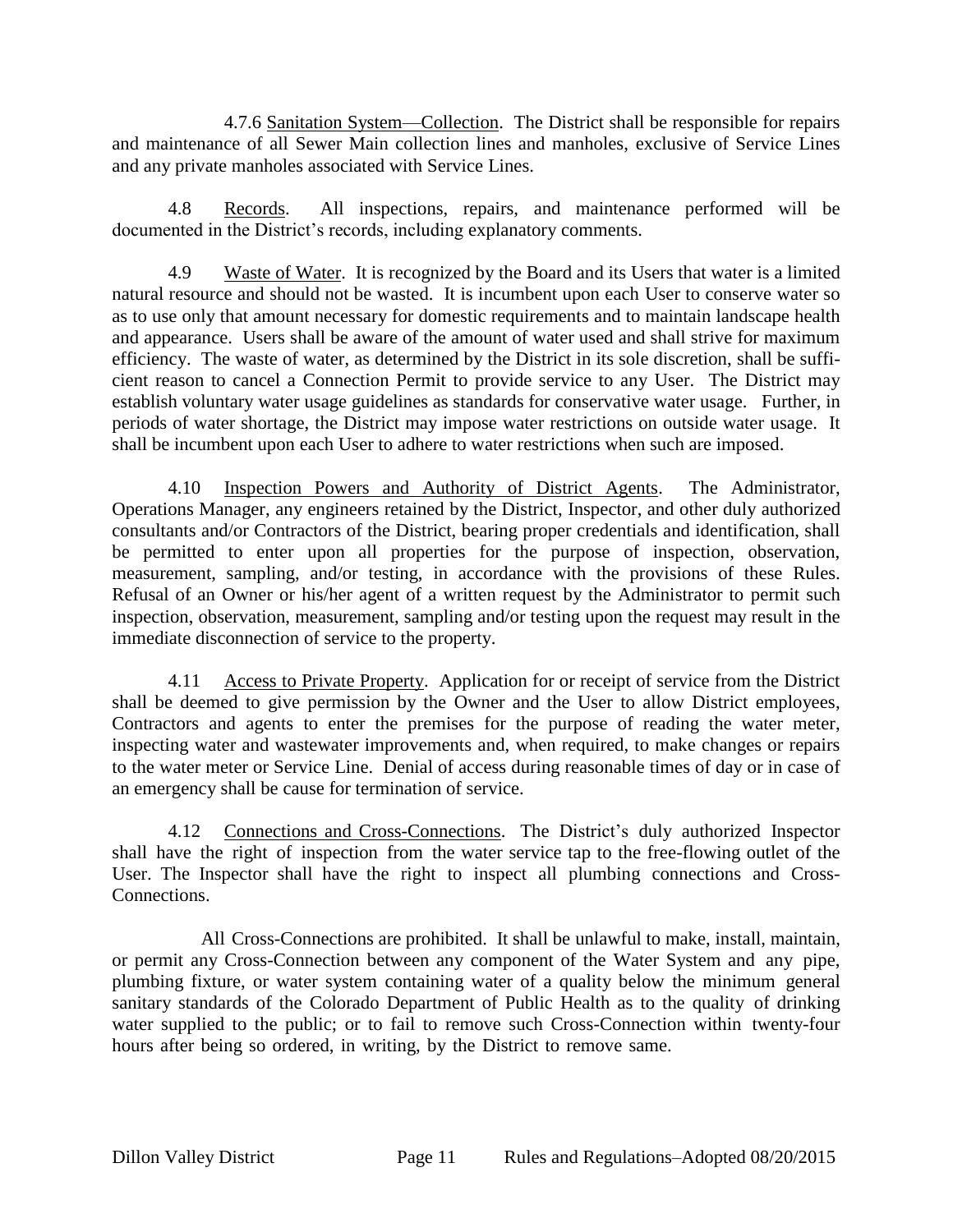4.13 Fire Hydrants. The District maintains fire hydrants within the Water System and may consult with the Lake Dillon Fire District and the Town of Dillon as needed regarding operation and maintenance of the District's fire hydrants. Except for the Lake Dillon Fire District, the Town of Dillon, or any other authorized responder to a fire emergency, no Person shall take any water from the District's fire hydrants without having obtained written permission from the Board.

4.14 Compelling Connection. Pursuant to section 32-1-1006(1)(a), C.R.S., whenever necessary for the protection of public health, the District may compel the owner of premises located within the boundaries of the District to connect such Owner's premises, in accordance with the state plumbing code, to the District's Sewer Mains and/or Water Mains within twenty days after written notice is sent by registered mail, if such Sewer Main or Water Main is within four hundred feet of such premises. If such connection is not begun within twenty days, the District may thereafter connect the premises to the Water System and/or Sanitation System, as applicable, and shall have a perpetual lien on and against the premises for the cost of making the connection, and any such lien may be foreclosed in the same manner as provided by the laws of the State of Colorado for the foreclosure of mechanics' liens.

4.15 Registration and Testing. No Person other than a Contractor registered with Summit County shall construct or repair a Service Line, Water Main, or Sewer Main or make a connection with the System. Testing of all new Water Mains, Sewer Mains, and Service Lines shall be performed by the Inspector in accordance with the technical specifications of the District and shall be made at the expense of the Owner, unless otherwise approved by the District.

4.16 Unlawful Discharge. No person shall discharge or cause to be discharged any storm water, surface water, groundwater, roof runoff, sub-surface drainage or cooling water to any of the District facilities. No person shall discharge or cause to be discharged into any of the District facilities any harmful water or wastes, whether liquid, solid or gas, capable by itself or in combination with other wastes discharged into the District facilities of causing any of the following: obstruction to the flow in such District facilities; damage or hazard to District facilities, equipment, personnel, or System; damage or hazard to the District's wastewater treatment processes; injury to public health, safety and welfare; or other pass-through or interference with the proper operation of the District facilities or System. No industrial waste, including, without limitation, industrial process waters, shall be discharged into the District facilities without prior treatment to strength of toxicity amenable to treatment with domestic waste and without prior written approval of the District.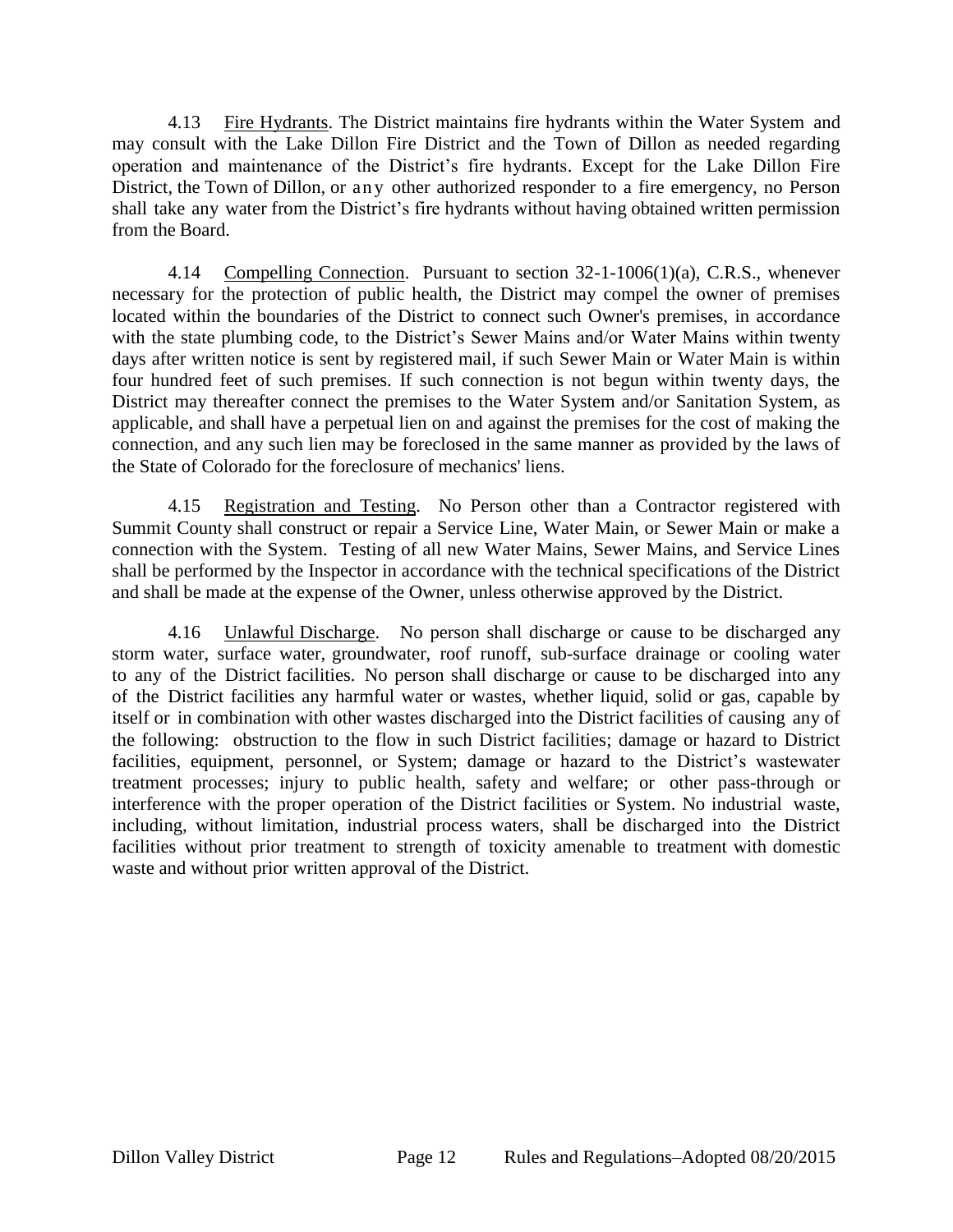#### <span id="page-13-0"></span>**ARTICLE V - APPLICATION FOR SERVICE**

5.1 Inclusions. Subject to the provisions of these Rules, service may be furnished to property included within the District's service area. A Person owning land outside the District boundaries and desiring service may make a formal petition to the Board for inclusion into the District. All costs incurred for the inclusion shall be assessed and paid by the Applicant prior to service being provided. Until paid, such costs and fees shall constitute a charge of the District and become a lien upon the property to be served per  $32$ -1-1006 (1)(a)(I). Notwithstanding the above, if good and sufficient reasons exist, the Board may waive any inclusion requirements for a particular Applicant.

- a) General. Any person desiring water service to a property not previously served by the District will be required to construct and dedicate to the District such Water Main and/or Sewer Main extensions or such other public water facilities as determined by the District to be necessary to provide service, in accordance with plans to be approved by the District. Extensions of Water Mains or Sewer Mains shall be made at the expense of the Owner of the property to be served unless otherwise approved by the Board. The costs of processing an inclusion request shall be made at the expense of the Owner of the property to be served.
- b) Application for Extension of Public Water Main and Sewer Mains. When extension of a Water Main or Sewer Main is desired, the Owner of the property to be served shall make application to the District for said extension and submit site plans for the planned development of the property. The application may be approved, denied, or conditionally approved in the discretion of the District. All construction of Water Main and Sewer Main extensions shall be done in accordance with plans approved by the District for said extension. The Applicant shall provide the District with any additional maps and/or drawings as may be requested by the District. All applications, maps and other materials submitted to the District shall become the property of the District.
- c) Extension of Water Mains or Sewer Mains. The size of the extension of any Water Main or Sewer Main to serve any part of the District shall be subject to the approval of the Board and shall be large enough to serve other properties which are expected to connect to the Main. No Water Main less than six inches in diameter or Sewer Main less than eight inches in diameter shall be installed. When applicable, the Water Mains and Sewer Mains shall be extended to such points and locations as will permit the formation of adequate loops and so that the Water System may be perpetuated.
- d) Easements and Crossings. The Owner will dedicate land or easements to the District for the public facilities, including access and construction easements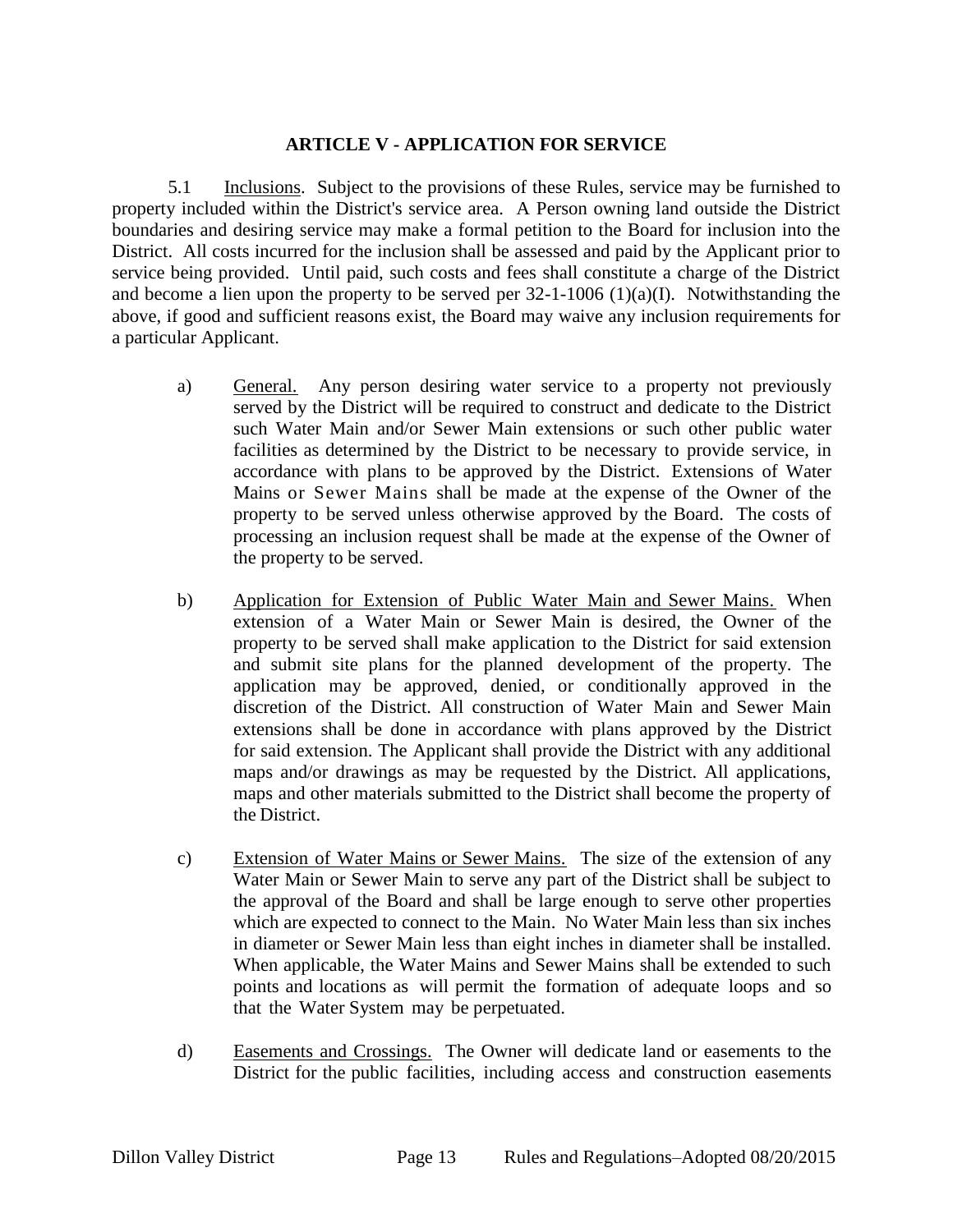if necessary, in a form acceptable to the District. No Person shall build facilities, utility lines, or structures that cross District easements, District property, or District Water or Sewer Mains without obtaining the prior written consent of the District.

- e) Construction. All Water Main and Sewer Main extensions within the District shall be made by the District or other parties acceptable to and under the supervision of the District. Plans for such extensions shall comply with the District's master plan (if any), and all design, construction and/or review costs incurred by the District shall be at the Owner's expense and paid to the District within thirty (30) days of receipt of an invoice. The District must approve all plans, drawings, and technical specifications prior to construction. Upon completion of construction, the Owner will allow for inspection by the District prior to covering the improvements.
- f) Dedication to the District. All Water Main extensions, Sewer Main extensions, or other additions/expansions to the System will be dedicated to the District by bill of sale or other form acceptable to the District, free and clear of liens and encumbrances, along with any easements or other right of access acceptable to the District, following inspection, testing, and acceptance by the District. Unless the extension is constructed by the District, the Owner shall provide the District a two- year warranty on the work. The District may also require payment and performance bonds.

5.2 Service outside the District. No service shall be provided to property outside of the boundaries of the District, except under the terms of an express written contract with the Board. Charges for furnishing service outside of the District shall be at the discretion of the Board, taking into consideration, but not necessarily limited to, property taxes which could have been generated by such property if it were a part of the District. In each instance where the Board furnishes service outside the District, the Board reserves the right to discontinue the service when, in the judgment of the Board, it is in the best interest of the District to do so.

5.3 Application for Service. Application for service must be filed with the Administrator on forms provided by the District and accompanied by appropriate fees prior to any action to connect to the System.

5.4 Denial of Application. The District reserves the exclusive right to deny an application for service when, in the opinion of the Board, the service applied for would create an excessive seasonal or other demand on the System. Denial may also be based on an unresolved obligation between the District and the Applicant, inadequate documentation of easements for Water Mains or Sewer Mains serving the property, or any other reason as determined by the Board.

5.5 Revocation of Application. The District reserves the right to revoke any application before service has been provided, and thereafter for any violation of these Rules.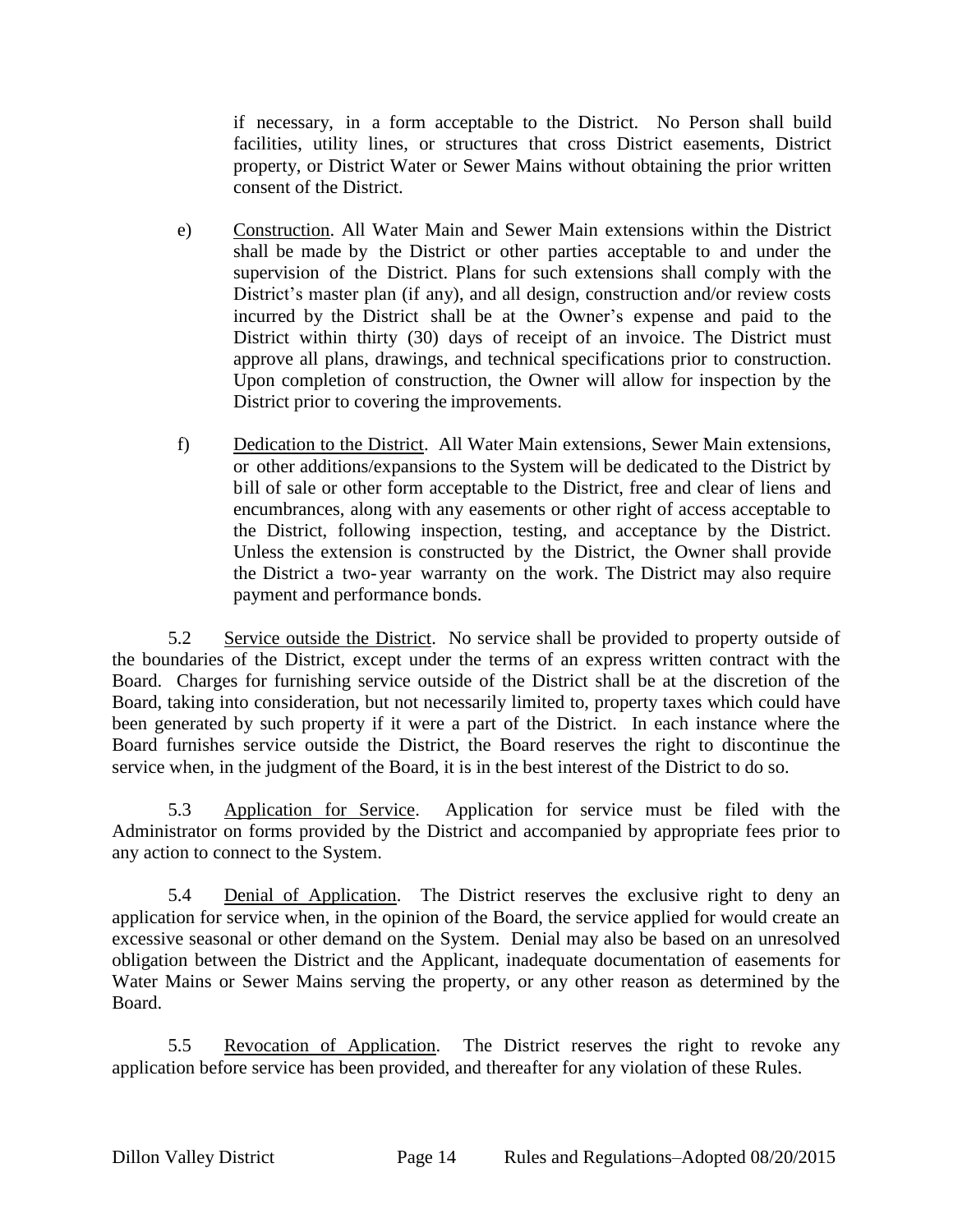5.6 Change in User's Equipment, Service, or Use of Property. No change in the User's equipment, service, or use of property served shall be made without the prior notification of and approval of the District. Any such change which, in the opinion of the District, will increase the burden placed on the District's Water System or Sanitation System by the User shall require a redetermination of the Tap Fee. Tap Fees previously paid with respect to the property in question shall be credited against the redetermined Tap Fee so that only the unpaid portion of any redetermined Tap Fee shall be due. However, should the redetermination result in a Tap Fee that would be less than that originally paid, no refund or credit shall be given.

5.6.1 Changes in use and/or demand may result in the assessment of an additional Tap Fee as determined by the Board, and the District shall take those steps authorized by these Rules and Colorado Revised Statutes regarding the collection of said fee.

5.6.2 Any User believed to have changed equipment, service, or use of his/her property in violation of this section, shall be notified of such belief by the District, and shall be notified of the District's intent to assess any additional Tap Fees; and shall be afforded twenty (20) days from the date upon which notice is mailed in which to respond to the District's notice. Failure to respond as allowed herein within the twenty (20) day period shall constitute an admission of the District's belief concerning the nature and extent of the charge, and such additional Tap Fees shall be deemed appropriate and may be assessed against the property in question and shall be assessed as provided under these Rules and Colorado Revised Statutes, 32-  $1-1006(1)(a)(I)$ .

5.7 Unauthorized Connections and Fees. No Person shall be allowed to connect onto the System, to enlarge or otherwise change equipment, service or use of property without prior payment of Tap Fees, approval of application for service, and adequate supervision and inspection of the tap by the District's Inspector, engineer or Operations Manager. Any such connection, enlargement, or change made without the District's approval shall be deemed an unauthorized connection. Upon the discovery of any unauthorized connection, the District may require disconnection or the then-current District Tap Fee plus any other charges shall become immediately due and payable, and the property shall automatically be assessed these fees. The District shall send written notice to the Owner of the property benefitted by such connections stating that an unauthorized connection has been made between the Owner's property and the District facilities and demand payment. The Owner shall then have ten (10) days from the date the notice is mailed to pay the fees and charges. In the event fees are not paid within the ten-day period, service to the property may be immediately disconnected, subject to the provisions of these Rules. Once discontinued, service may be returned to the property only upon receipt by the District of the outstanding fees, deposits and other charges as may be determined by the Board. The District may also foreclose such lien as may be provided by law or pursue any other remedy available by law for the collection of unpaid fees and charges of the District.

5.8 Turn-on/Turn-off of Service. All turn-on and turn-off of service through a Service Line shut-off valve or other means shall be performed only by District personnel. The District shall assess a single turn-off/turn-on charge in an amount as determined by the Board. The District will provide this service at no cost for (1) new construction, one time prior to the occupancy of the building served, and (2) for a User requiring service to be turned off for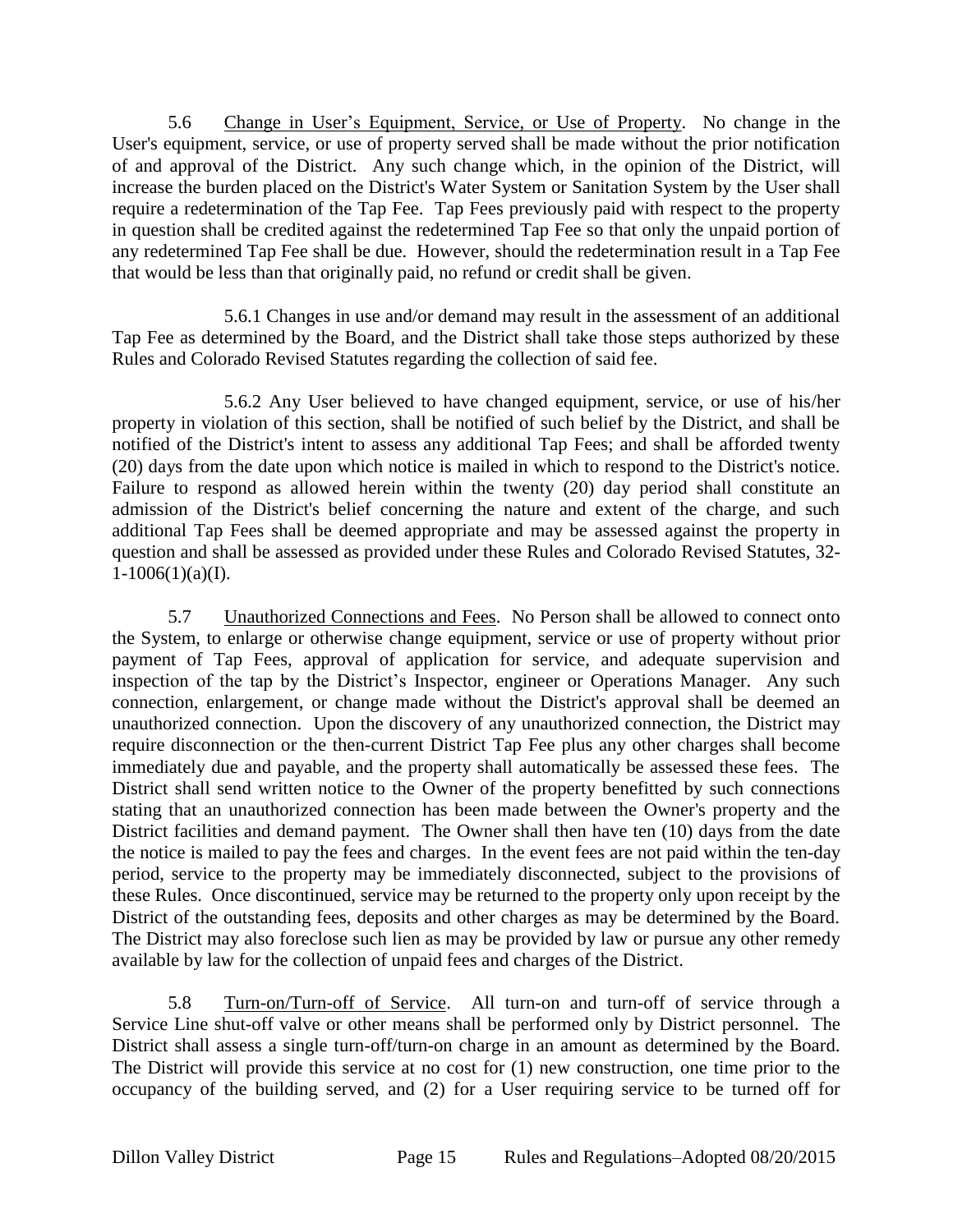maintenance to a Service Line. All other requests for a turn-off or turn-on of District service may be granted by the Administrator or Operations Manager at their sole discretion. Violation of this section and/or failure to pay an amount as determined by the Board shall result in the assessment against the property served. A 48-hour notification to the District is required for any turn-on or turn-off service.

5.9 Commercial and Industrial Users. The District may impose additional requirements on commercial and industrial Users, including but not limited to installation of grease and oil traps.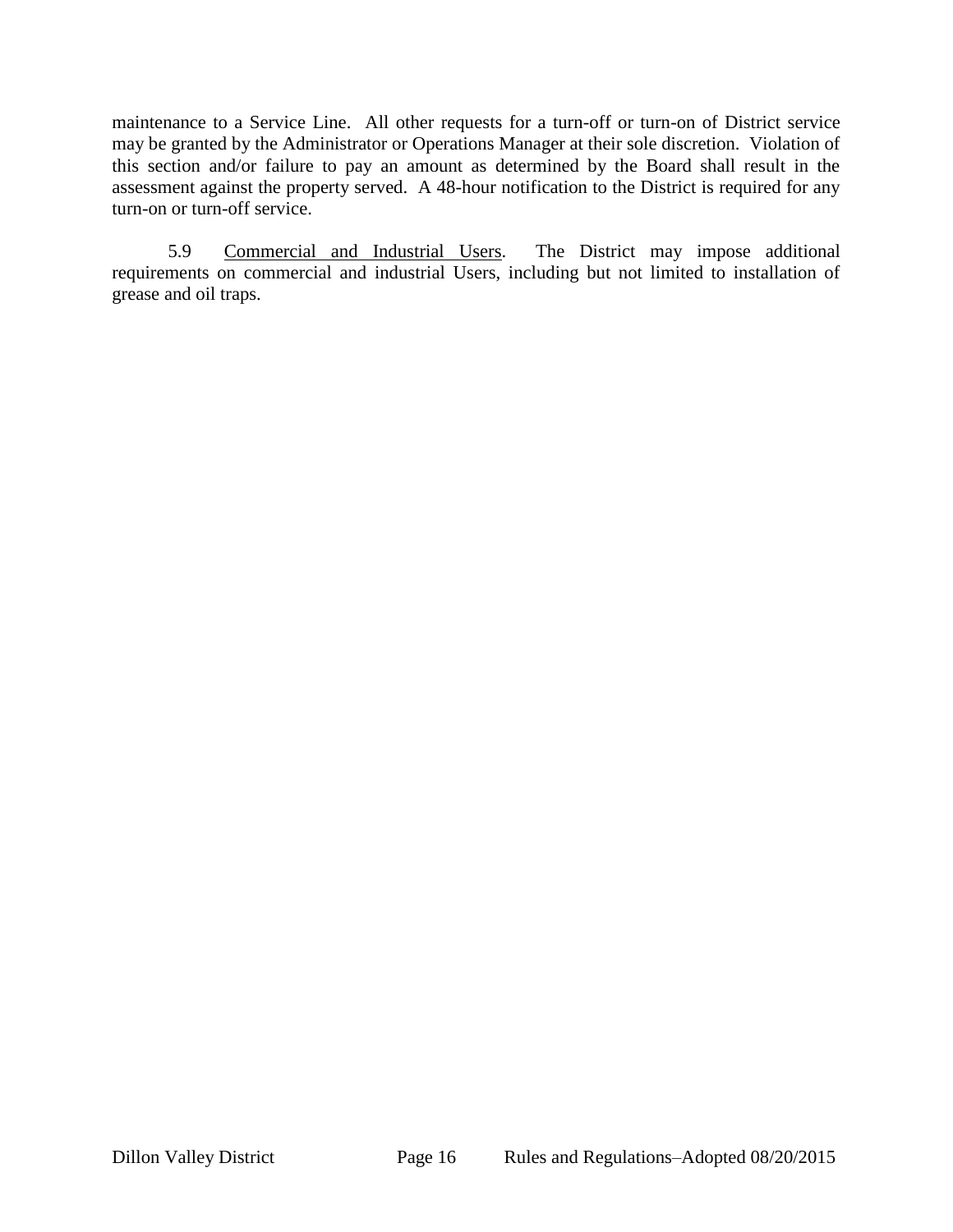#### <span id="page-17-0"></span>**ARTICLE VI - RATES, FEES, AND TERMINATION OF SERVICE**

6.1 Policy on Fees. This Article sets forth the establishment, assessment, and collection of the rates, charges, and fees for water and sanitation service to be paid by the District's Users. The rates, charges, and fees established shall be as low as practical, but shall be sufficient to pay for the operation, maintenance, reserves, debt service, additions, improvements, expansion for anticipated growth, and provide for the general welfare of the District's residents. The information contained in this Article is pertinent to all charges of whatever nature to be levied for the provision of water and sanitation services. Said rates and charges as adopted from time to time shall remain in effect until modified by the Board under the provisions of these Rules, and the applicable statutes of the State of Colorado. Nothing contained herein shall limit the Board from at any time modifying rates and charges in accordance with applicable laws. A Schedule of Fees and Charges shall define the actual rates to be in effect. At the time of adoption of these Rules, the current Schedule of Fees and Charges is attached hereto as **Exhibit A**. Billing in the District is quarterly in arrears. The method and timeframe of the billing may be changed by the Board.

6.2 Application of this Article. The rates, charges, and information shown herein shall apply only to Users inside the District, and shall in no way obligate the District with respect to services provided outside the District boundaries.

6.3 Requirements for Water Meters. Every individual unit served by the District will be required to have a water meter and pressure reducing valve. The original water meter and pressure reducing valve may be purchased by the Applicant from the District. The Applicant may purchase the equipment from another source only if the equipment shall be of the type, manufacturer, and model number as determined by the Administrator. The meter and pressure reducing valve shall be installed by the Applicant in an acceptable manner including the remote reading unit located in an approved location. After installation, the water meter must be inspected and sealed by the District, and the District may charge the Owner an inspection fee.

6.3.1 Multiple Unit Water Meters. Properties served by one Water Service Account, such as condominiums, trailer parks, and other structures, may have one water meter serving multiple end users. The water meter must be of a size and type to properly service the property. Each multiple unit dwelling or individually billed unit shall have a separate and independent Water Service Line, meter, and connection for each dwelling unit in the multiple unit dwelling. The District will determine the best means for sewer service connection in instances were dwelling units are situated above one another.

6.3.2 Water Usage. Water usage will be metered and charged as outlined by these Rules, except water used for firefighting purposes, or other uses as determined by the Board.

6.3.3 Meter Reading. The amount shown on the water meter shall be presumed to be the amount consumed by the Owner or User. When the Service Line has a leak or when the water meter is inoperative, broken, or non-existent, the amount of water used by the User shall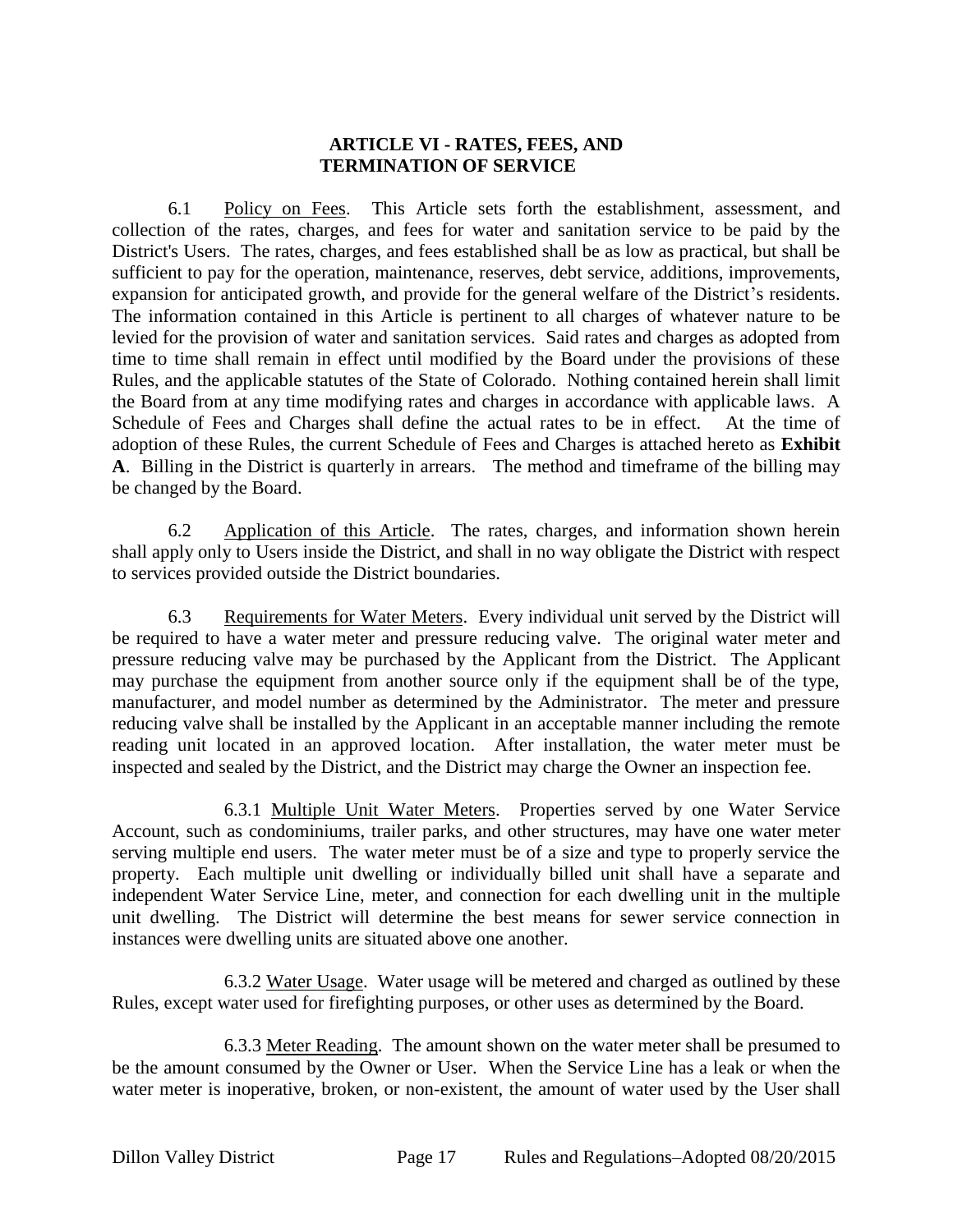be estimated by the District, and the District will bill the User based on such estimate. Service to properties with an inoperative, broken, or non-existent water meter may also be subject to a surcharge.

6.3.4 Use of Service. Service will be made available for use only for the specific property serviced by said water meter and only on condition of compliance with these Rules.

6.4 Sanitation Fees. Sanitation fees shall be based on the EQR schedule for the property as defined by JSA rules, regulations, policies, and/or guidelines.

6.5 Tap Fees. Water and wastewater Tap Fees as determined by the Board shall be charged to all Applicants for service. Such Tap Fees shall be assessed and paid before the Connection Permit for service is issued. Tap Fees shall be assessed as provided for in the Schedule of Fees and Charges as modified by the Board from time to time.

6.5.1 Irrigation Tap Fees. The Board may establish irrigation tap fees as it deems appropriate. Irrigation tap fees generally are required when the purpose of the tap is solely to provide water for landscape maintenance. Irrigation taps can be discontinued at any time due to water shortages.

6.5.2 Transfer of Tap. Taps are purchased for and shall be appurtenant to a specific property, and once purchased are not transferable, except in the case where unusual circumstances not caused by the Owner create a hardship. The Board shall have sole discretion regarding transfer of a tap and may consider these factors, among others, to determine whether to permit the transfer:

- (a) Whether the transfer is in the best interest of the District.
- (b) Whether the Owner requesting the transfer is the common owner of both the property to which the tap is appurtenant and the property to which the transfer of the tap is being requested.
- (c) Whether the Owner requesting the transfer has no outstanding unpaid accounts with the District and has previously maintained a good credit record with the District.
- (d) Whether the property to which the tap is appurtenant has ever been connected to the District's System.
- (e) Whether the property from which the transfer is sought may at some time in the future be connected to the System.

If the Board approves a tap transfer, the owner requesting the transfer shall pay to the District the difference between the Tap Fees which would otherwise be charged on the date the transfer is requested for the property to which transfer is being sought, and the Tap Fees previously paid, but in no event shall the District refund any Tap Fees.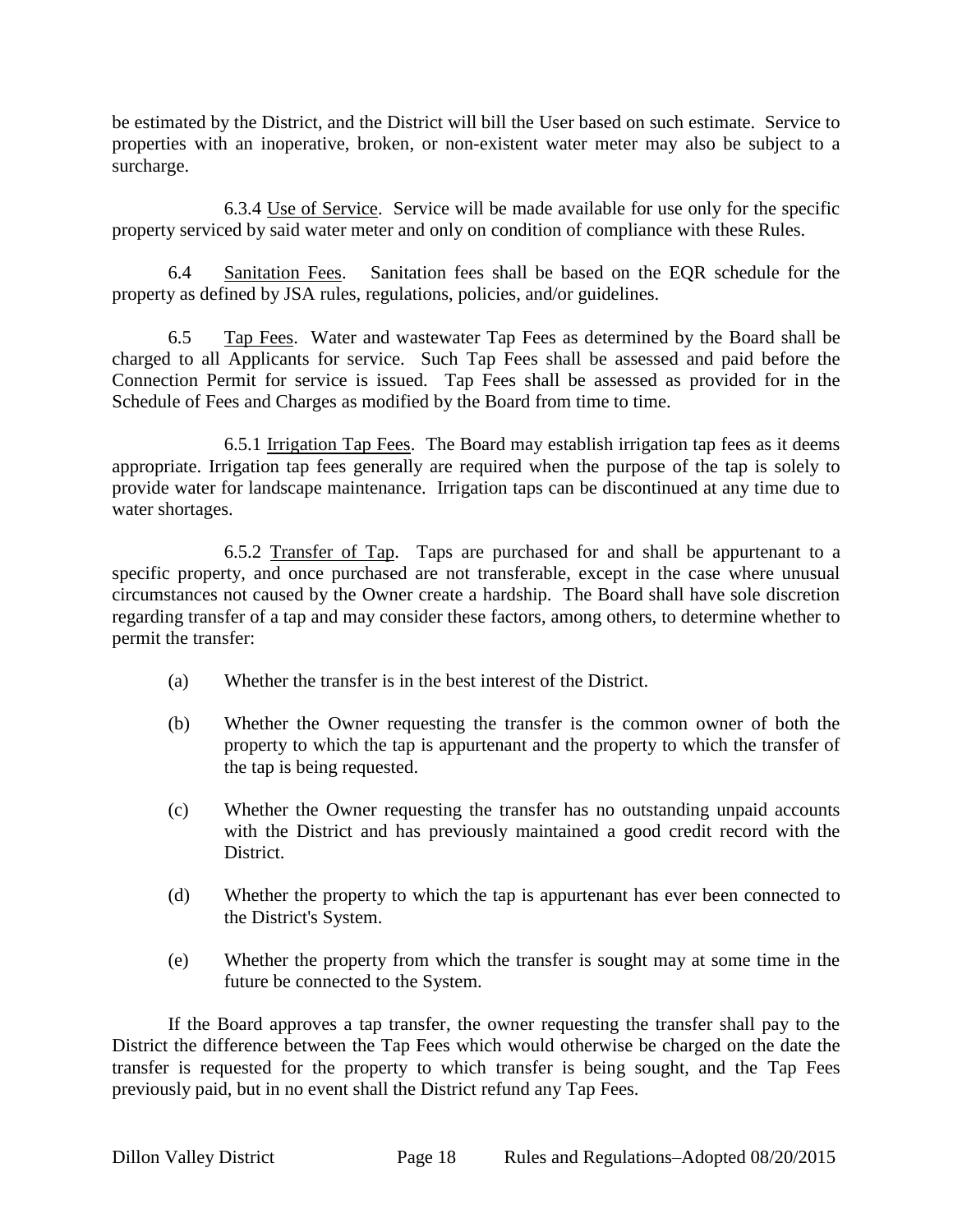6.6 Service Fees. Water and sewer service fees will be charged on all properties beginning with the quarter during the issuance of a certificate of occupancy. The minimum water and sewer service fee shall continue as long as the Service Line is intact and available for service regardless of extent of occupancy or use.

6.6.1 Irrigation Fees. Irrigation service fees will be charged based on usage. Irrigation usage can be discontinued at any time due to water shortages.

6.7 Charges for Extensions. The cost of extensions to the District System will be borne by the Applicant receiving the benefit. Included are the costs of design, construction, and other associated costs.

6.8 Inspection Fees. All inspection fees must be paid in advance of connection to the System. An application for service shall be made on District forms. Inspection fees will reimburse the District for the cost of inspecting of the Service Lines and the water meters, and cost of administrative overhead to establish the necessary accounting and engineering records.

6.9 Standby Fees. The District may charge standby fees on unimproved or vacant properties, pursuant to Section 32-1-1004(1)(h), C.R.S. One standby fee, in the amount of a quarterly base rate, shall be charged per property per quarter regardless of the size or potential unit density. After subdivision of larger parcels, each lot of the subdivision will become subject to the standby fee.

6.10 Turn-On/Turn-Off Fee. Fees for the act of turning on and turning off service, shall be sufficient to compensate the District for the actual cost thereof and may be charged whether done at the request of the Owner or in enforcement of the Rules.

6.11 Fees for Other Services. The Board may establish fees for any other service provided by the District not herein covered. All fees so established will be sufficient to reimburse the District for the actual cost of the services.

6.12 Payment Schedule. Rates, charges, and fees shall accrue for usage as it is utilized, and billing shall be prepared, issued, and become due and delinquent in accordance with the following:

- (a) Water and sewer charges are due when billed.
- (b) Estimated charges for extension of the District System for new service are due and payable with the application.
- (c) Charges for meters and appurtenances are due and payable with the application.
- (d) Turn-on/Turn-off charges are due when levied.
- (e) Charges for other services shall become due and payable when the charge is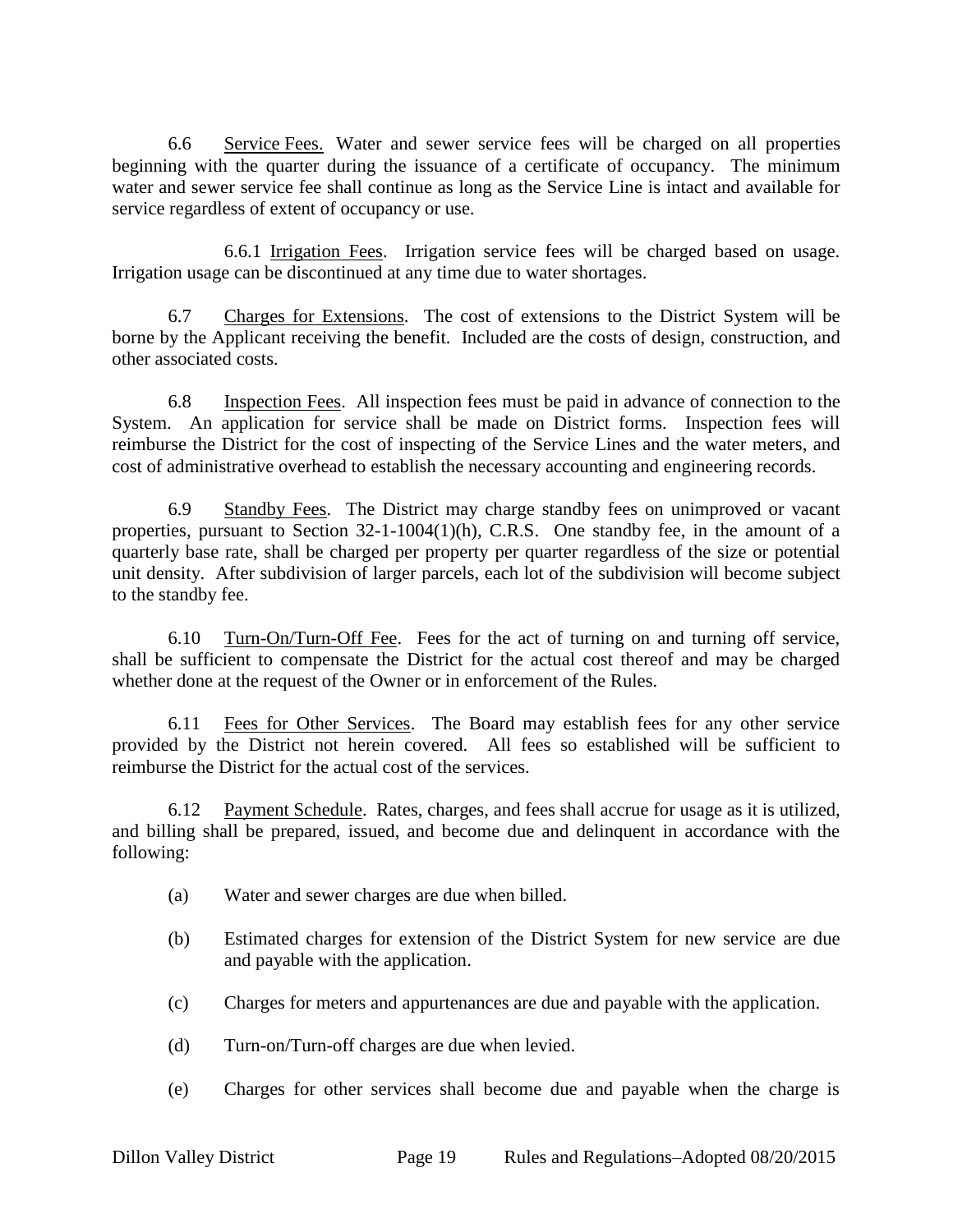levied.

- (f) Tap Fees and inspection fees shall be due and payable with the application.
- (g) Late charges shall be due and payable as billed.

6.13 Responsibility for Payments. Owners of property receiving service shall be responsible for payment of all rates, charges, and fees. The fact that the Person receiving the service may not be identified on the billing by name shall not in any manner alter the fact that the charges become a lien against the property until paid or change the presumption that the service is provided at the request of the Owner. The Owner has the responsibility to notify the District if there is a change in address, and the District will not be liable for misdirected invoices.

6.14 Past Due Accounts. All money due the District for service shall be due and payable upon billing. If unpaid after 30 days from the billing date, the account will be considered past due or delinquent.

6.14.1 Billing Fee. Accounts that remain unpaid 30 days from the date of billing may be subject to a notice and special billing at 30-day intervals until collected.

6.14.2 Collection Costs. Past due accounts may be assessed for the cost of special billing and collection. A fee for each special billing will be assessed in an amount sufficient to compensate the District for its expenses in collection of the same. If a past due account is turned over to an attorney or collection agency for collection, attorney fees or collection agency fees will be assessed in addition to accumulated charges. All costs of collsection through the court(s) will also be assessed.

6.14.3 Order of Payment. Money received from a User will be applied first towards the water and sewer bill; thereafter, the surplus, shall be applied to special billing costs and collection costs.

6.14.4 Waiving of Fees. All or a portion of the fee for turn-off, turn-on, special billings, or costs of collection may be waived for good cause or other mitigating circumstances. Such waiver may be made by the Administrator.

6.14.5 Late fees and Interest. Past due accounts are subject to late fees and interest as established by the Board and included in the Schedule of Fees and Charges.

6.14.6 Termination of Water Service for Past Due Accounts. Water service may be terminated for non-payment or other violation of these Rules, as provided below at section 6.15.

6.15 Termination of Water Service—Notice and Hearing. In all cases except for cases involving an imminent hazard to the health, safety, or welfare of the residents or visitors of the District, or to the District facilities, prior to the involuntary termination of service by the District, the District must give written notice to the Owner of the reason for the termination and advising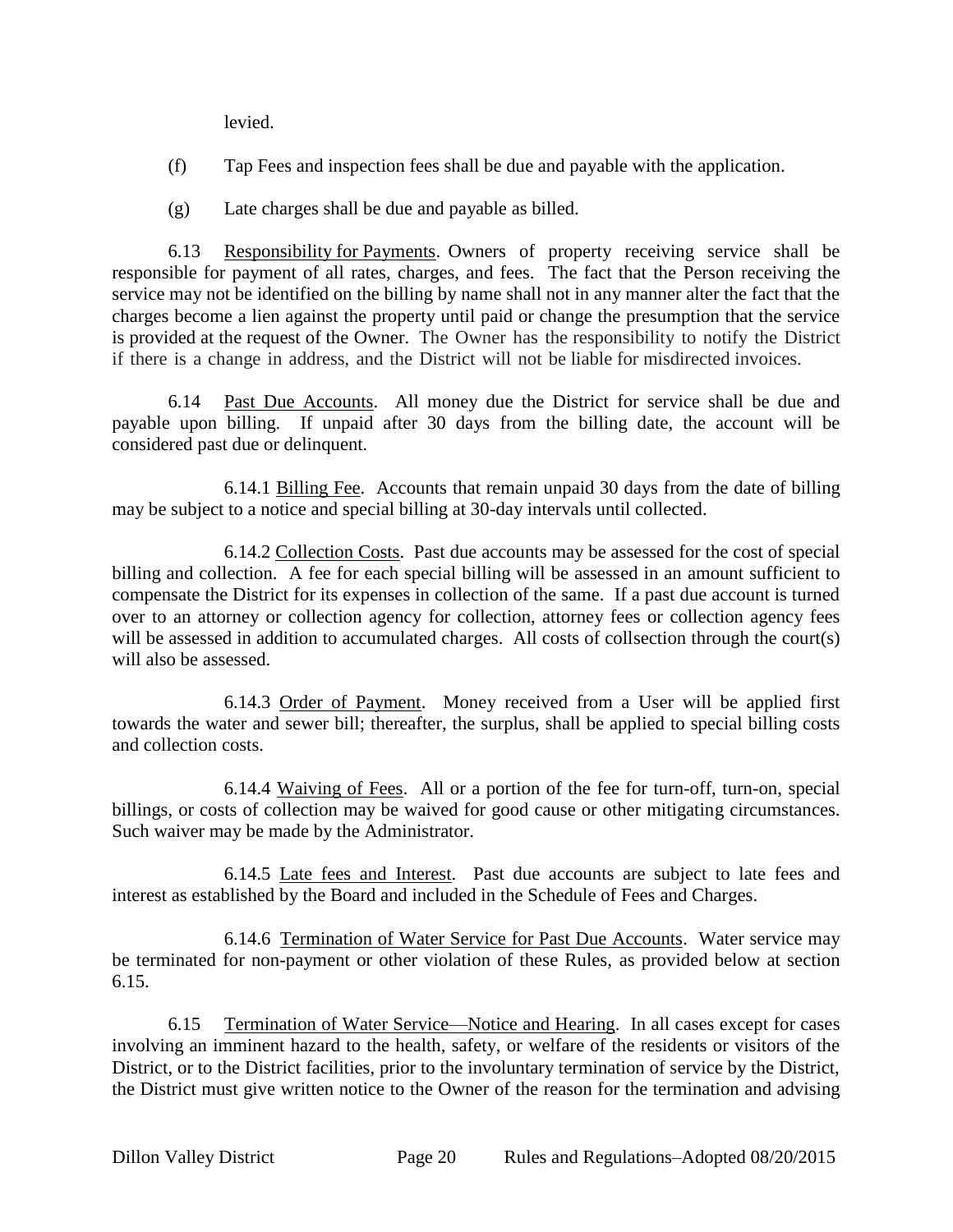that the Owner may request a hearing on the termination, by a written request submitted to the Operations Manager within ten (10) days of receiving such notice. Such notice shall be deemed complete and received upon the delivery of such notice to the Owner's residence or business if located within the District and mailing notice to the Owner's billing address, or three (3) days after delivery of such notice to the property served and the mailing of notice to the Owner's billing address if the Owner neither resides nor owns a business within the District. Any requested hearing will be held before the Board, and the Owner shall have an opportunity to present testimony and evidence. The Board's decision shall be final. After termination, service may be resumed only after payment of all amounts due including turn-off and turn-on fees have been made.

Termination of water and/or sanitation service may be initiated for:

- (a) Failure to make required payments to the District.
- (b) Unauthorized use of water.
- (c) Failure of the Owner's facilities to conform to the requirements of these Rules.
- (d) Failure to comply with any state or federal law or regulation, any provision of these Rules, any rule, regulation, policy or guideline of the JSA, or any Order of the Board.
- (e) Maintaining unauthorized Cross-Connections.
- (f) Upon the request of the Owner.
- (g) When public health, safety and welfare of the System is threatened.

6.16 Enforcement of Charges. Collection of past due accounts may be by any lawful method, including but not limited to the following:

6.16.1 Perpetual Lien. Until paid, all fees, rates, penalties and charges shall constitute a first and perpetual lien on and against the property served. Any such lien may be foreclosed in the manner as provided by the laws of the State of Colorado for the foreclosure of mechanics' liens. *See* C.R.S. § 32-1-1001(1)(j)(I). The District may wish to document its lien by recording a Notice of Lien document with the Clerk and Recorder Office of Summit County, but recordation is not required for the lien to be effective. Such lien will not be released by the District until the account and all charges have been paid in full or until payment is guaranteed to the sole satisfaction of the District.

6.16.2 Bankruptcy. In the event of the bankruptcy, insolvency, or receivership of the Owner of property receiving service, the amounts due to the District will remain a secured obligation against the property receiving service.

6.16.3 Certification for Collection. In addition to or as an alternative to the other remedies provided in these Rules or by law, in the event that any of the District's tolls, rates, charges or fees are not paid when due, the Board may authorize the District's Treasurer to certify such delinquent amounts to the Treasurer of Summit County for collection in accordance with C.R.S. § 32-1-1101(1)(e). Upon certification, the Treasurer of Summit County shall collect and remit such delinquent amounts to the District in the manner provided by law for the collection of general property taxes. The Treasurer of Summit County may impose a fee and add to the delinquent amount as needed to defray the costs of collection.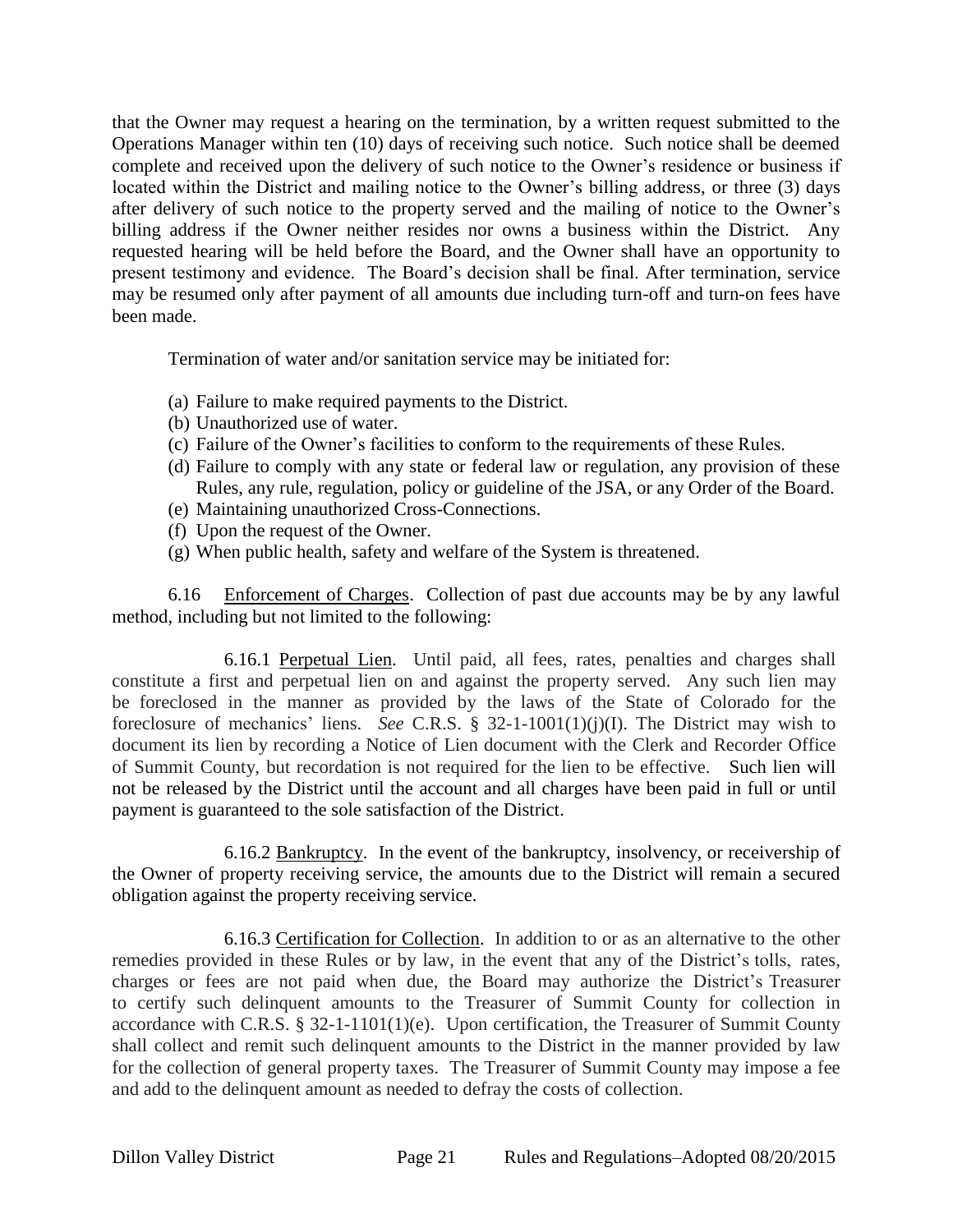6.17 Collection of Miscellaneous Costs. The District shall recover costs incurred to enforce any violation of the Rules from the responsible party or parties. These costs may include attorney, engineering and other fees and shall be recoverable whether or not a lawsuit was commenced.

6.18 Non-Collectable Checks. If payment to the District is made by a non-account, insufficient fund or other dishonored instrument, the User will be given an opportunity to make the payment good within a reasonable period of time. A service fee may be added to the account to cover the cost of collection on the check. If the payment is for an account which is subject to turn-off or otherwise considered delinquent, the User will be notified and allowed two normal working days to make payment by cash, cashier's check, certified funds, or money order, or the delinquency will be treated as provided by that portion of these Rules pertaining to delinquent accounts.

6.19 Billing Cycle. The billing cycle shall be at regular intervals as determined annually by the Schedule of Fees and Charges approved by the Board of Directors.

6.19.1 Partial Billing Period. Upon change of ownership of the property served, or when requested, the District will make a final meter reading or estimate, calculate the amount due, and submit a bill to whomever designated. Charges for special meter readings and billings are those currently in effect within the District. The special meter reading and billing in no way relieves the responsibility of the Owner for payment and all balances due remain tied to the property until paid.

6.20 Owner Responsible. The Owner of any building that is connected to the District's System shall be responsible for the fees, rates and charges. The District assumes no responsibility for any agreements between Owners and tenants, regardless of how made, or whether the District was notified of such agreements. The District will hold the Owner liable for all charges for service at the location where the service is provided.